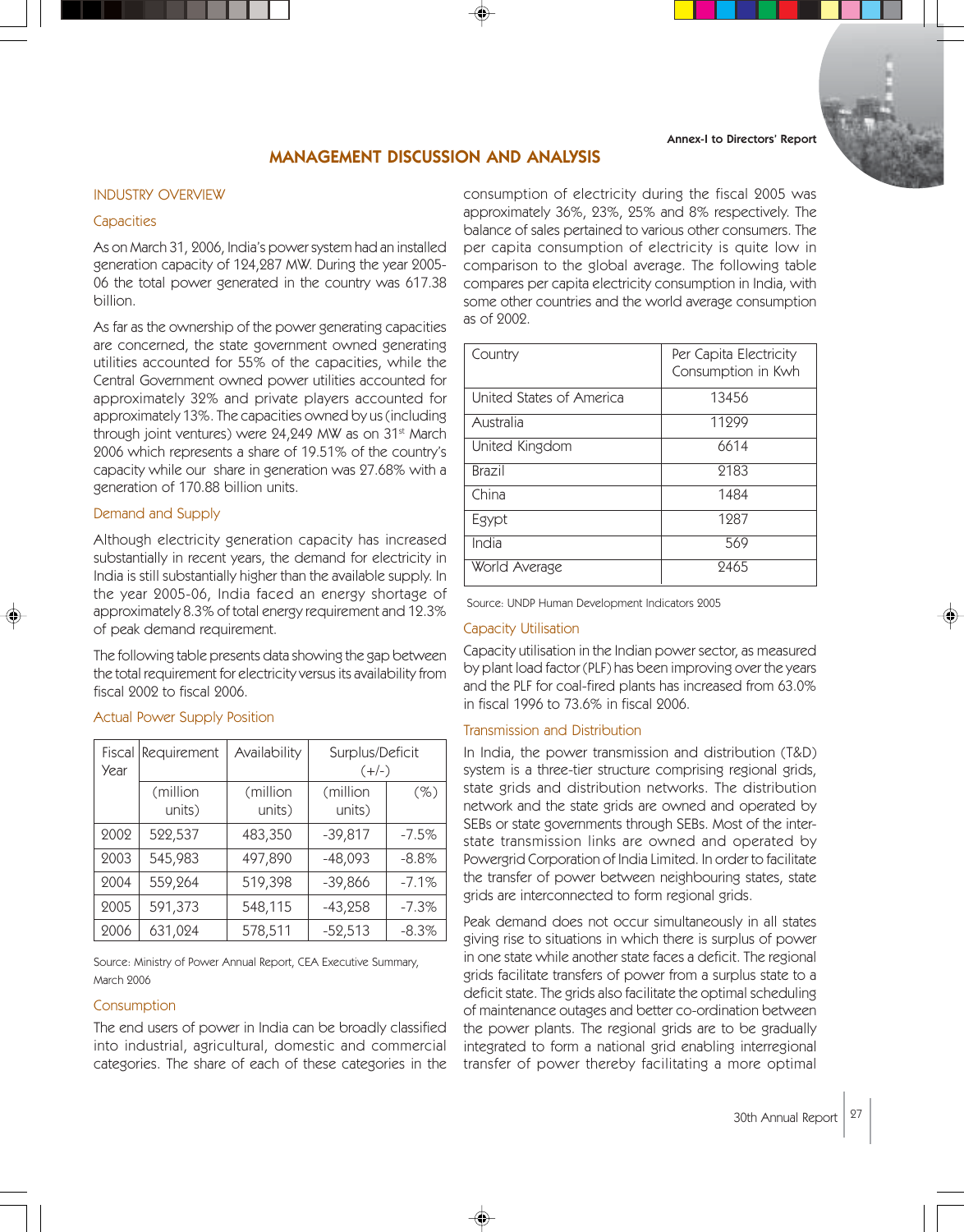

utilisation of the national generating capacity. At present, the national grid has a capacity of 9,000 MW and it is expected that same would be of the order of 30,000 MW by fiscal 2012.

The T&D system in India is characterized by high losses including technical as well as commercial losses which on an average were 31% during 2004-05 as compared to T&D losses of 10 to 15% in developed countries.

#### Regulatory Framework

Responsibility for the development of the power industry is shared between the Central Government and the State governments. The Electricity Act 2003 provides the overall legislative framework for the sector.

The Ministry of Power (MoP) oversees the operation of all Central Sector Power utilities. The government has also set up Central Electricity Authority which advises the MoP on electricity policy and technical matters. The government has also constituted Central Electricity Regulatory Commission ("CERC") as per legislative requirement to regulate the tariffs for the Central Power utilities and other entities with interstate generation or transmission operations. The Electricity Act also requires state governments to set up State Electricity Regulatory Commissions for the rationalization of energy tariffs and the formulation of policy within each state. As of March 31, 2006, twenty-four states have set up their regulatory commissions.

# RECENT POLICY INITIATIVES OF GOVERNMENT WITH RESPECT TO POWER SECTOR

#### Ultra Mega Power Projects

The Ministry of Power, Govt. of India, in association with CEA and Power Finance Corporation Ltd., has launched an initiative for development of coal based Ultra Mega Power Projects in India, each with a capacity of 4000 MW or above. These projects will be awarded to developers on the basis of tariff based competitive bidding. The government has identified seven sites for setting up ultra mega projects. Request For Qualification (RFQ) documents have been sought by the government for two of these projects namely, Sasan in Madhya Pradesh and Mundra in Gujarat. NTPC has submitted RFQ for the Sasan project.

#### National Electricity Policy

Government of India has also formulated the National Electricity Policy as required under the Electricity Act. The policy aims to accelerate development of the power sector, provide supply of electricity to all areas and protect interests of consumers and other stakeholders. The objectives of the policy include access to electricity to all households by the year 2012, power demand to be fully met, supply of reliable and quality power, per capita availability of electricity to be increased to over 1000 units by 2012, commercial viability of electricity sector and protection of consumers' interests.

The Policy has set the goal of adding new generation capacity of more than one lakh MW by the year 2012 including a spinning reserve of 5% in the system.

#### Tariff Policy

As required under the Electricity Act the Government of India has notified a Tariff Policy. The tariff policy is aimed at providing policy framework for regulators both at the central and State level for determining tariff for various constituents in the power sector. The policy emphasises the need to balance the requirement for promoting investments in the power sector against the need to reduce end-user tariff. It also requires regulators to continue with the systems of setting norms for operations which would provide incentive for efficiency in operations.

# **Competition**

NTPC is the largest power generating company in India having a market share of nearly 20% of the installed capacity in the country and nearly 28% of the electricity generated in the country. The reforms taking place in the sector are expected to bring in more investments into sector and thus competition is expected to increase. We believe that NTPC is well positioned to take benefit of the opportunities in the sector and maintain its market share.

## Risk Management

◈

The strategies we have adopted for our growth are rapid capacity expansion by adding larger capacities in shorter time spans, foray into hydroelectric power, securing fuel supply by undertaking mining business and stepping into natural gas value chain. We also have the strategy of maintaining high levels of operational efficiencies so that we are always assured of high availability and generation of our plants which also enable us to earn efficiency gains from our operations. We are aware of the fact that the execution of these strategies may be impacted by certain risks. Since the inception of the company we are having systems and practices which have helped us in identifying risks and taking measures to mitigate those risks. As a further step towards institutionalising this system we have now put in place a Risk Management Policy. As an initial step the policy has identified the risks being faced by the company, the short-term as well long-term measures to mitigate those risks and also a reporting system which would enable critical risks beyond certain tolerance levels to be reported for further action. We are also in the process of putting a risk management tool across the company which would enable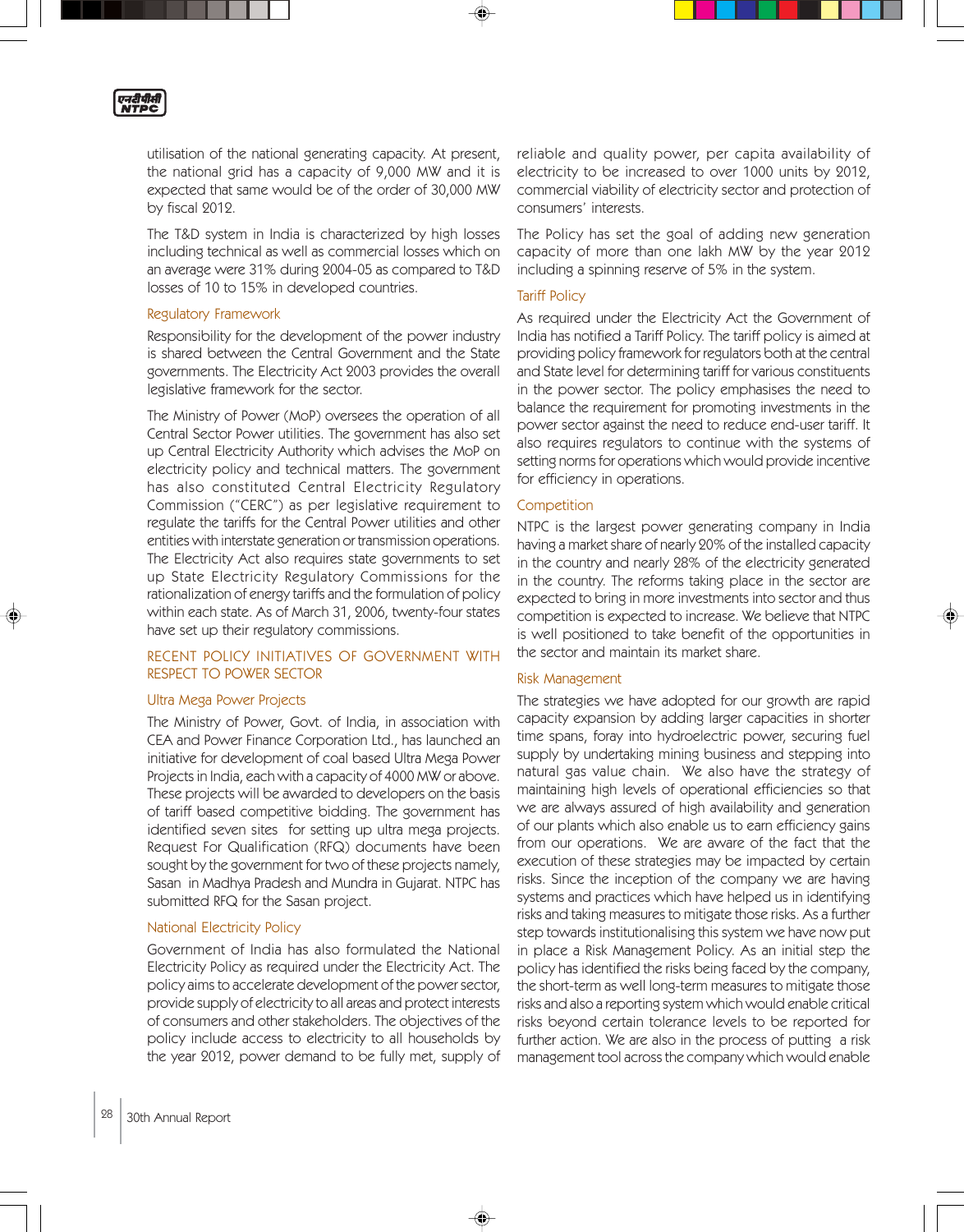

smooth implementation of the Risk Management Policy and integrate the same at all working levels.

The risk assessment which has been carried by the company has identified the following risks:

| <b>Fuel Risk</b>                     | Fuel availability & Pricing                                                                                                                                                                                                                                             |  |  |
|--------------------------------------|-------------------------------------------------------------------------------------------------------------------------------------------------------------------------------------------------------------------------------------------------------------------------|--|--|
| Operational<br><b>Risks</b>          | Machine/ System breakdown & spares<br>availability, water availability                                                                                                                                                                                                  |  |  |
| Project<br>Implementat-<br>ion Risks | Suppliers'/Agencies not meeting the<br>project requirements, Hydro-Geological<br>Surprises, Dependence on single source,<br>Equipment, technology, experience of<br>contractor/supplier/manufacturer, New<br>Technological product/systems, proven<br>ness of equipment |  |  |
| Regulatory<br><b>Risks</b>           | Adverse change in tariff Regulation,<br>policy, environment regulation etc.                                                                                                                                                                                             |  |  |
| <b>Business Risks</b>                | Non-compliance of contractual<br>commitments in international business,<br>Entry in newer business areas                                                                                                                                                                |  |  |
| <b>Customer Risk</b>                 | Revenue Realisation, Transmission risk                                                                                                                                                                                                                                  |  |  |
| Asset Risks                          | Natural calamities like storm, hurricane<br>earthquake, flood etc Fire-explosion/<br>implosion and other major accidents                                                                                                                                                |  |  |
| <b>Financial Risks</b>               | Funding Risk, Foreign Exchange<br>Fluctuations, Financial Frauds                                                                                                                                                                                                        |  |  |
| Human<br>Resource risk               | Attraction / Retention of quality people,<br>Safety & Security                                                                                                                                                                                                          |  |  |
| <b>IT Risks</b>                      | <b>Business</b><br>Failure of servers for<br>Applications, Failure of Business<br>Applications                                                                                                                                                                          |  |  |

The company has identified mitigation measures for all of these risks and the same are also communicated to various levels In the company.

## Internal Control

The Company has a sound system of Internal Controls for financial reporting of various transactions, efficiency of operations and compliance with relevant laws and regulations. Suitable delegation of powers and guidelines for accounting has been issued for uniform compliance. In order to ensure that all checks and balances are in place and all internal control systems are in order, regular and exhaustive internal audits are conducted by experienced firms of Chartered Accountants in close co-ordination with Company's own Internal Audit Department. Besides, the Company has two Committees of the Board viz. Audit Committee and Committee on Management Controls which periodically review the important findings of different Audits keeping a close watch on compliance with Internal Control System.

# PERFORMANCE DURING THE YEAR

#### **Operations**

The power stations of the company performed well during the year. Details of the electricity generated and capacity utilisation levels are as follows:

|                         | Fiscal 2006            | Fiscal 2005 |  |
|-------------------------|------------------------|-------------|--|
|                         | Million units          |             |  |
| Gross generation        | 170880                 | 159110      |  |
| Commercial generation   | 169789                 | 158271      |  |
| Electricity sold out of |                        |             |  |
| commercial generation   | 159019                 | 147792      |  |
|                         | Plant Load Factor in % |             |  |
| Coal-fired stations     | 87.54                  | 87.51       |  |
| Gas-fired stations      | 65.81                  | 65.35       |  |

#### Human Resources

The employees on the rolls of the company and productivity parameters for fiscal 2006 and 2005 are given below:

|                                                                   |        | Fiscal 2006   Fiscal 2005 |
|-------------------------------------------------------------------|--------|---------------------------|
| <b>NTPC</b>                                                       |        |                           |
| Number of Employees                                               | 21,870 | 21,420                    |
| Man / MW ratio                                                    | 0.91   | 0.91                      |
| Generation per employee                                           | 7.81   | 7.43                      |
| Subsidiaries & Joint Ventures                                     |        |                           |
| Employees of NTPC<br>posted in subsidiaries and<br>joint ventures | 2174   | 9071                      |
| Total Number of employees                                         |        | 23,491                    |

The success of human resource initiatives of the company is reflected in the low attrition rate of 0.41% for the executives of the company. NTPC has been ranked fifth among the top ten "Best companies to work for in India" by Mercer HR Consulting-Business Today Survey 2005 and the 3rd "Great Place to work for in India" by a reputed Human Resources consultant Grow Talent and Business World .

To achieve the ambitious growth targets, the company has evolved a Leadership Assessment and Development system for identifying potential leaders for strengthening the succession planning process. For this purpose the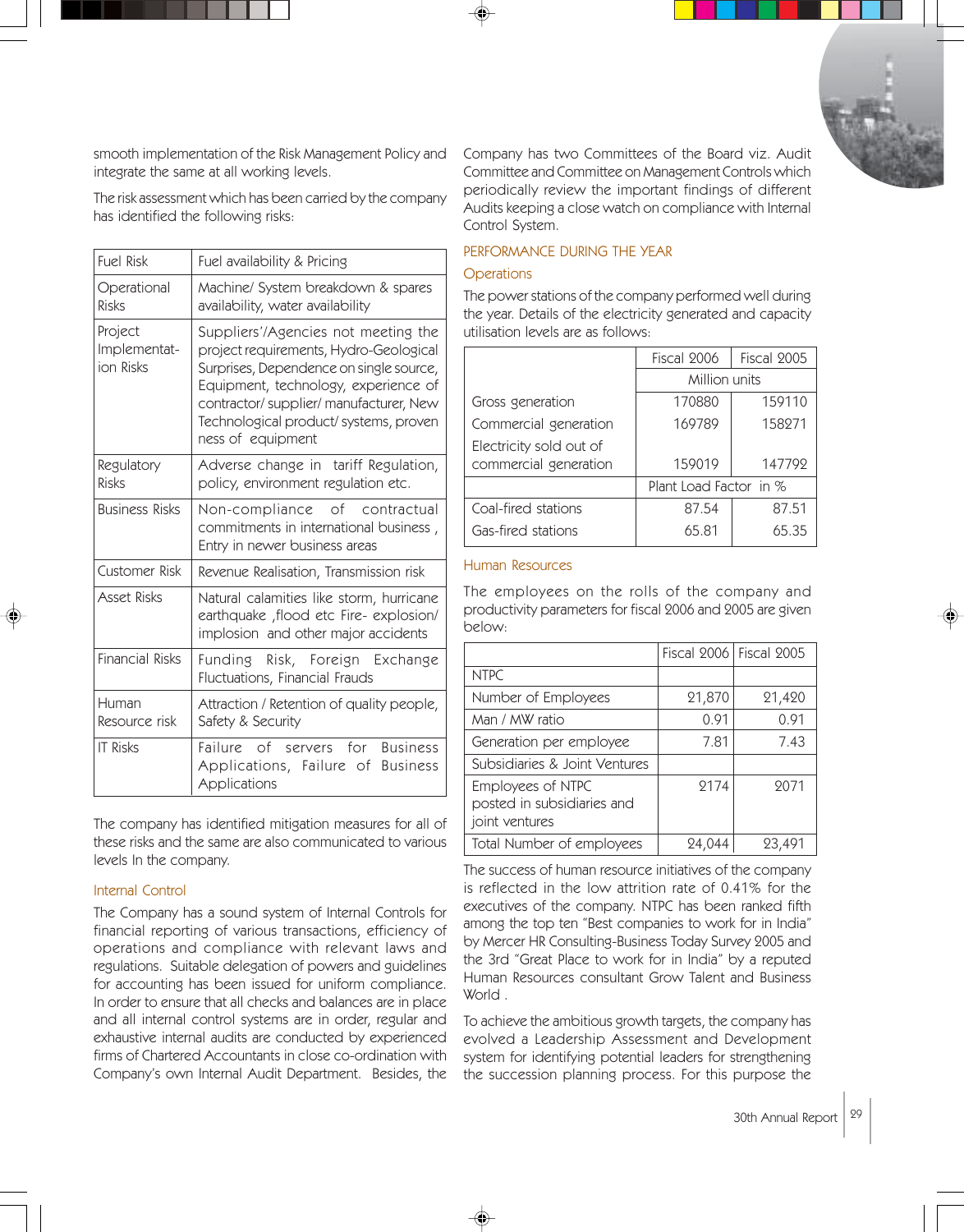

company has partnered Ernst & Young, one of the leading international HR consulting firm and has developed a comprehensive Leadership Competency Model.

# Training And Development

Continual training and upgradation of skills of its employees is an area of special focus of the company. The Power Management Institute (PMI) located at NOIDA near Delhi is the company's apex training and development centre providing planned as well as need-based programmes in technical, managerial and information technology areas. Employees of other companies in the power sector too participate in the training programs conducted by the institute.

During the fiscal 2006, 330 training programs were conducted against 321 programs in the previous year. The number of participants to whom training was given during the year was 8439 as against 7855 in the previous year.

The institute was awarded 'The Golden Peacock National Training Award' for the year 2005 by the Institute of Directors, New Delhi in recognition of PMI's outstanding contribution in the area of training and development of power professionals across the nation. This was the third successive year that PMI received this award.

#### CORPORATE SOCIAL RESPONSIBILITY

The Company has always appreciated its social responsibility as a part of its Corporate Governance philosophy. It follows the global practice of addressing CSR issues in an integrated multi stake-holder approach covering the environment and social aspects. In its endeavor to discharge its responsibility, it has undertaken activities in the following areas:

#### Resettlement & Rehabilitation :

The company is committed to help the people who are displaced because of execution of its projects and has been making efforts to improve the Socio-economic status of Project Affected Persons (PAPs). In line with its social objective, the company has focused on effective resettlement and rehabilitation of its PAPs and also Community Development works in and around the projects. The Company has formulated policies which are aligned with "National Policy on R&R" of Govt. of India.

The company has also formulated and adopted CSR-CD policy for carrying out CSR activities in remote rural areas adjoining the company stations, which are socioeconomically backward and deficient in basic civic amenities. Under this policy, company is providing financial support essentially in the areas of Primary Education, Community Health, Basic Infrastructure Development, and Vocational Training etc in rural areas. Starting of Quality

circles, establishment of District Disability Rehabilitation Centres and similar such efforts are being made in the villages in the periphery of company stations as a part of this policy.

# Global Compact

The Global Compact of UN is the largest voluntary corporate responsibility initiative, with nearly 2000 companies participating from over 80 countries. Keenly conscious of its social responsibilities, the company became member of Global Compact. The company is committed to adhering to the principles of global compact.

As per the recent policy of Global Compact Office on Communication on Progress, a report on the progress made in this area is at Annex-X to the Directors' Report.

#### Distributed Generation

As a part of its CSR activities, the company for the past two years has been taking up Distributed Generation projects for rural electrification through non-conventional energy sources. To take this initiative forward, the company has entered into an understanding with The Energy and Resources Institute (TERI) for implementation of distributed generation projects in villages in India. TERI would provide assistance in identifying potential villages, preparation of pre-feasibility report(s), achieving financial closure for such projects with maximum grant component from local and international sources.

# NTPC Foundation

The Company has set up a Foundation for addressing the niche domains of social development at National level with special focus on Physically Challenged Persons. A Development Centre for the Physically Challenged Persons is planned to be developed by the Foundation and land has already been acquired for setting up the same.

During the year the company made a contribution of Rs. 65 million to Uttaranchal Forest Trust Hospital, Haldwani for purchase of advanced Medical Equipment. A contribution of Rs. 30 million was also made to the Government of Uttaranchal to create an 'NTPC Chair' to serve as Director of 'Centre of Excellence in Public Policy, Regulatory and Strategic Studies' in the School of Social Sciences. In the month of June 2006, the company has committed a financial assistance of Rs. 22.50 million to Hyderabad Eye Research Foundation for establishing special services at Bhubaneswar Eye Institute.

## TECHNOLOGICAL DEVELOPMENTS

◈

New Initiatives: The company is constantly looking to introduce new technologies in its effort to attain higher

30 30th Annual Report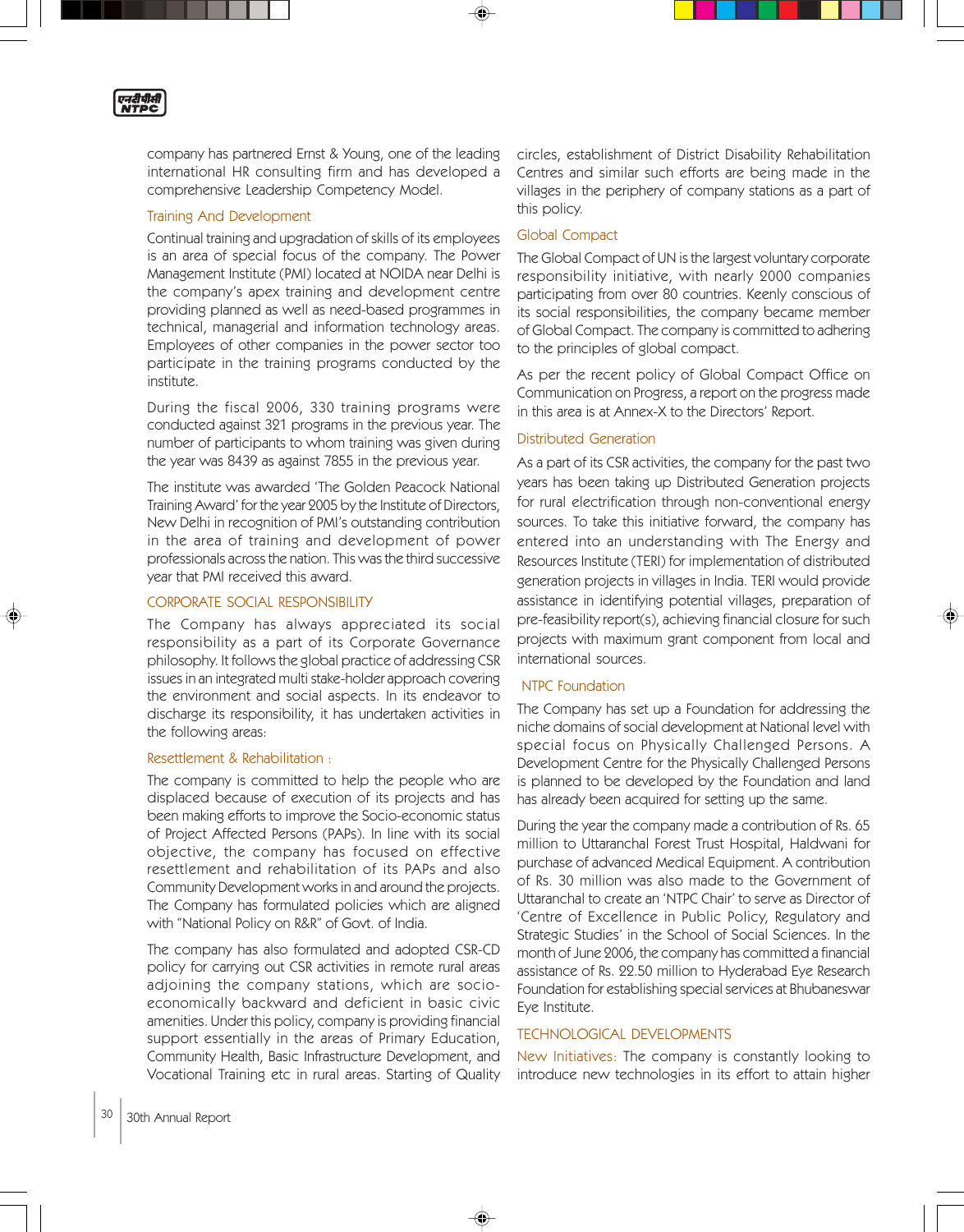levels of efficiency and economy in its operation. Some of the technologies being introduced by the company are:

- Introduction of 800 MW capacity units: Presently the largest unit sizes of units being set up by the company are 660 MW which are under construction at two locations. Higher size super critical units are planned for integrated coal based thermal power projects with captive mining in the states of Orissa and Chattisgarh. This technology will not only result in improvement in thermal efficiency but also reduce emissions of greenhouse gases significantly. Such integrated plants shall have benefits of fuel availability at lower cost and low project cost due to economy of scale.
- Integrated Gasification Combined Cycle (IGCC) Technology: The company is implementing a plan for development of an IGCC pilot plant of a capacity of 100 MW for power generation. IGCC is an upcoming clean coal technology which is likely to give efficiency level higher than the conventional coal fired plants.
- Energy Technologies Centre: The company has set up an Energy Technologies Centre with a mandate of being a world class Research Institute. The Center will work in both fundamental and applied research with ultimate objective of developing the technologies both within and outside India. The center would develop technologies through collaborative research with best of the R&D and academic institutions in India.

The Company has a Research and Development centre which provides technical support to all power stations of the company as well as of other power utilities. The engineers at the R&D centre have examined, analysed and solved various operational problems referred by stations. R&D centre has developed Fly-Ash based product for part replacement of cement to be used for general building construction. R&D centre took initiative for Distributed Power Generation in rural areas through Bio-Diesel, which can be produced locally at village level by a simple method developed by R&D. This probably is the first initiative to use Bio Diesel for Distributed Power Generation.

#### ENVIRONMENT

The Company has taken a number of measures for improvements in the area of Environment Management. It has initiated several measures for mitigating green house gas (GHG) emission by adopting more efficient technology such as adoption of super critical parameters, renovation and modernization of older stations etc. As a result of sound environment management systems and practices adopted, all operating stations of the company have been accredited with ISO-14001 Certification.

The reduction in GHG emission is one of the critical issues internationally. The Kyoto Protocol, which has been adopted by more than 150 countries, is an international treaty that requires the member countries to reduce their GHG emissions. This treaty recognizes the Clean Development Mechanism (CDM) as one of the means available to the industrialized countries to reduce their GHG emission by investing in emission reducing projects in developing countries as an alternative to costly emission reductions in their own countries. As India is also one such investing destination for industrialized countries, post Kyoto scenario is seen by the Company as an opportunity for further demonstrate its commitment for clean environment. The Company is identifying the potential areas to take advantage on CDM benefits by working on a number of projects which fulfils the emission reduction requirement.

#### FINANCIAL DISCUSSION AND ANALYSIS

#### A Results of operations

#### 1 Gross Revenue

Rs Million

|                                | <b>Fiscal 2006</b> | Fiscal 2005           |
|--------------------------------|--------------------|-----------------------|
| Units of electricity sold      | 159019             | 147792                |
| (million units)                |                    |                       |
| Revenues                       |                    | Amount in Rs. Million |
| Energy Sales (Excl.            | 260,701            | 225,069               |
| Electricity Duty)              |                    |                       |
| Energy Internally Consumed     | 276                | 248                   |
| Consultancy                    | 452                | 333                   |
| Other income (excluding        | 8,003              | 6,525                 |
| income related to one time     |                    |                       |
| settlement scheme & surcharge) |                    |                       |
| Gross Revenue (excl. income    | 269,432            | 232,175               |
| related to one time settlement |                    |                       |
| & surcharge)                   |                    |                       |
| Income related to one time     | 18,075             | 17,004                |
| settlement scheme              |                    |                       |
| & surcharge                    |                    |                       |
| Gross Revenue                  | 287,507            | 249,179               |

The gross revenue of the company comprises sale of electricity, revenue from consultancy and other services, and interest earned on investments such as term deposits and bonds issued under one-time-settlement scheme. The gross revenue of the company for the fiscal 2006 was Rs. 287,507 million as against Rs. 249,179 million in the previous year registering an increase of 15.38%.

#### 1.1 Sale of Electricity

♠

Revenue from sale of electricity for the fiscal 2006 were Rs. 260,701 million which constituted 90.68% of gross revenue. The revenue from sale of electricity has increased by 15.83% over the previous year's revenue of Rs. 225,069 million primarily because of a 7.6%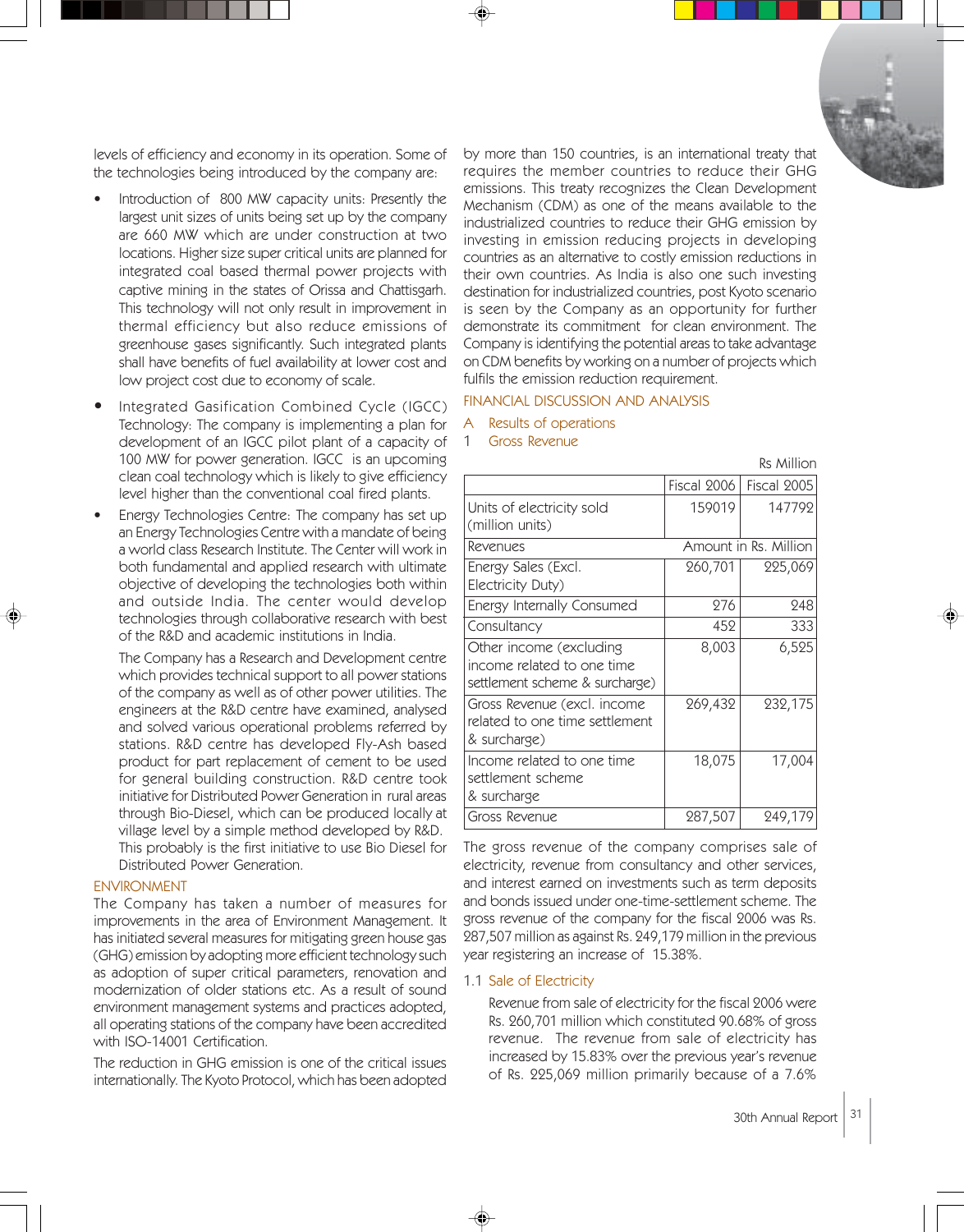

increase in units sold, as a result of increase in the commercial capacity by 1,000 MW and higher PLF of existing capacities and higher variable charges. Our average selling price this year was Rs. 1.64 per unit compared to Rs.1.52 per unit in the previous year.

We sell electricity to bulk consumers comprising mainly electricity utilities owned by State Governments. Sale of electricity is made pursuant to long-term power purchase agreements, which run for 25 years in the case of most of our coal-fired plants and 15 years in the case of most of our gas-fired plants, which is the estimated average life of the plants. The agreements are typically renewed or extended upon expiry of the initial term.

In the past, we have had difficulty recovering our dues from the SEBs. After the implementation of the One Time Settlement Scheme and signing of Tripartite Agreements under which the SEBs were required to establish letters of credit ("LCs") to cover 105% of our average monthly billing to them for the preceding 12 months the realization of the amounts due from the customers for the sale of electricity has been 100% for the past three years.

# 1.2 Tariffs

Our charges for electricity are based on tariff rates set by the Central Electricity Regulatory Commission (CERC). The tariff rates reflect a fixed charge based on plant availability, variable charges based primarily on fuel costs and an unscheduled interchange charge which is a payment (or penalty) designed to create incentives for grid discipline. The CERC sets our tariff rates on a plant-by-plant basis on the basis of the tariff norms it has promulgated.

From April 1, 2004, our tariffs are determined pursuant to the CERC's tariff regulations that are applicable for fiscal 2005 to fiscal 2009. The following are the significant elements of the fixed charges permissible under the regulations:

- The return on equity at 14%, on a post-tax basis based on a prescribed 70:30 debt to equity ratio for new projects
- Actual interest cost incurred on debt
- Interest on working capital determined on a normative basis
- Depreciation on plant and machinery calculated at 3.6% for coal based stations and 6% for gas based stations
- Operation and maintenance costs determined normatively by the CERC based on class of unit, on a per megawatt basis

◈

Variable charges on the electricity sold are determined on the basis of landed cost of fuel applied on quantity of fuel determined on the basis of norms for heat rate, auxiliary consumption, specific oil consumption etc.

Besides the fixed capacity charges and the variable charges, the other elements of tariff are:

- Incentives payable at the rate of Rs. 0.25 per unit for operating plants at PLF of more than 80%
- Exchange rate variations as per Regulations
- The unscheduled interchange charge payable (or receivable) at rates prescribed in the regulations

## 1.3 Provisional Tariffs

In any fiscal year, there are a number of stations for which CERC tariffs are unavailable because the CERC has not yet fixed the final tariff. However, we book revenues based on our assessment of the likely final tariff based on the CERC regulations. When CERC fixes the final tariff for these stations, we make adjustments to our revenues on the basis of the final order to the extent of the difference between the provisionally booked revenues and the revenues based on the tariffs determined by CERC.

## 1.4 Consultancy Services

We also earned Rs. 452 million as revenue from consultancy services as against Rs. 333 million in the previous year and other sources. We intend to expand our consultancy business and enter certain new businesses.

## 1.5 Other Income

Our other income in fiscal 2006 was Rs. 26,078 million as compared to Rs.23,529 million in the fiscal 2005. The other income earned by us comprised the following:

| Rs Million |  |
|------------|--|
|            |  |

|                                                              |        | Fiscal 2006   Fiscal 2005 |
|--------------------------------------------------------------|--------|---------------------------|
| Income related to one-time-<br>settlement scheme & surcharge |        |                           |
| i) Interest for the year                                     | 15,413 | 14,763                    |
| ii) Previous year interest<br>(non-recurring)                | 2,278  | (219)                     |
| iii) Late payment Surcharge<br>(non-recurring)               | 384    | 2,460                     |
| Sub-total                                                    | 18,075 | 17,004                    |
| Income on investment of<br>surplus cash                      | 6,401  | 4,839                     |
| Dividend from JVs and<br><b>Subsidiaries</b>                 | 148    |                           |

32 30th Annual Report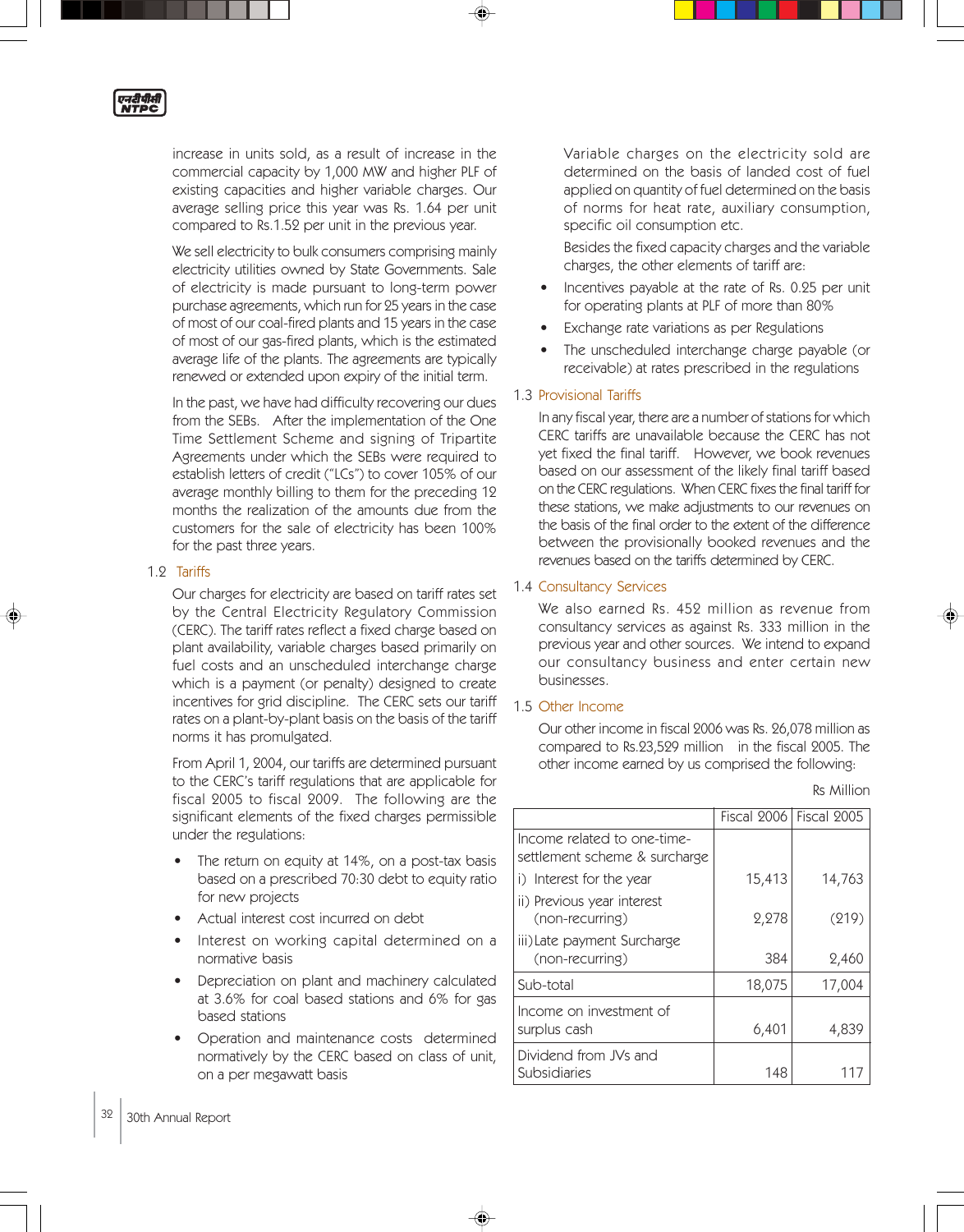

| Income earned on other heads<br>such as hire charges, profit on<br>disposal of assets, etc | 2,111  | 2,628  |
|--------------------------------------------------------------------------------------------|--------|--------|
| Total                                                                                      | 26,735 | 24,588 |
| Less: Transfer to incidental<br>expenditure during<br>construction period                  | 657    | 1,059  |
| Net other income                                                                           | 26,078 | 23,529 |

# 1.6 Adjusted Gross Revenue

The gross revenue reported for the year includes certain revenues pertaining to previous years. The revenues from sale of electricity for the fiscal 2006 includes Rs.3,522 million pertaining to previous years which have been recognized in sales due to revision in the amounts billed based on the orders of the CERC /Appellate Tribunal issued during the year , issue of final tariff orders by CERC for the period upto 31<sup>st</sup> March 2004 for certain stations and CERC admitting additional capital expenditure for some of the stations. Similarly, for fiscal 2005, an amount of Rs.3,689 million pertaining to previous years were included in the sales. Interest on bonds under one time settlement scheme recognized during the year includes arrear interest of Rs.2,278 million pursuant to issue of bonds by the states of Bihar and Jharkhand retrospectively with effect from October 1, 2001. In the last fiscal, the amount of long-term advance to Government of National Capital Territory of Delhi was reduced with effect from October 1, 2001 resulting in an adjustment of interest amounting to Rs.219 million. If the revenues relating to previous years are adjusted, the gross revenue for the fiscal 2006 and fiscal 2005 would be as follows:

|                                                                                                   | Fiscal 2006 | Fiscal 2005 |
|---------------------------------------------------------------------------------------------------|-------------|-------------|
| Gross Revenue                                                                                     | 287,507     | 249,179     |
| Less:                                                                                             |             |             |
| Sales of previous years                                                                           | 3,522       | 3,689       |
| Arrears of interest on bonds<br>under one time settlement<br>scheme and Late payment<br>surcharge | 2,662       | 2,241       |
| Adjusted Gross Revenue                                                                            | 281,323     | 243,249     |

Rs. Million

#### 2 Expenditures

2.1 Expenditure related to operations

Rs.Million

| Expenditures                                        | Fiscal<br>2006 | Rs per<br>kwh | Fiscal<br>2005 | Rs per<br>kwh |
|-----------------------------------------------------|----------------|---------------|----------------|---------------|
| Commercial<br>Generation (Mus)                      | 169789         |               | 158271         |               |
| Fuel                                                | 163,947        | 0.97          | 137,235        | 0.87          |
| Employees'<br>remuneration<br>and benefits          | 9,684          | 0.06          | 8,823          | 0.06          |
| Generation,<br>administration and<br>other expenses | 12,721         | 0.07          | 12,062         | 0.08          |
| Total                                               | 186,352        | 1.10          | 158,120        | 1.01          |

The expenditure incurred on fuel, employees, generation, administration and other expenses for the fiscal 2006 was Rs. 186,352 million which is 17.85% more than the expenditure of Rs. 158,120 million on these heads in the last year. In terms of expenses per unit of power produced it was Rs. 1.10 per unit in fiscal 2006 in comparison to Rs. 1.01 per unit in the previous year. A discussion on each of these heads is given below.

## 2.1.1 Fuel

The primary fuels we use in power generation are coal and natural gas. We also use oil as a secondary fuel for our coal-fired plants and use naphtha as an alternate fuel in our gas-fired plants. Expenditure on fuel constituted 88% of the total expenditure on the above heads as compared to 87% in the previous year. Expenditure on fuel was Rs. 163,947 million in fiscal 2006 in comparison to Rs. 137,235 million in fiscal 2005 representing an increase of 19.46%. The higher fuel expenses were mainly due to increases in fuel prices, use of imported coal as well as increased fuel consumption due to higher generation. Fuel cost per unit generated increased to Rs. 0.97 in fiscal 2006 from Rs. 0.87 in fiscal 2005.

Under the tariff norms set by the CERC, we are allowed to pass on our fuel charges through the tariff, provided we meet certain operating parameters.

We purchase coal pursuant to long term coal supply arrangements with subsidiaries of Coal India Limited and with Singareni Collieries Limited. The price is determined by a formula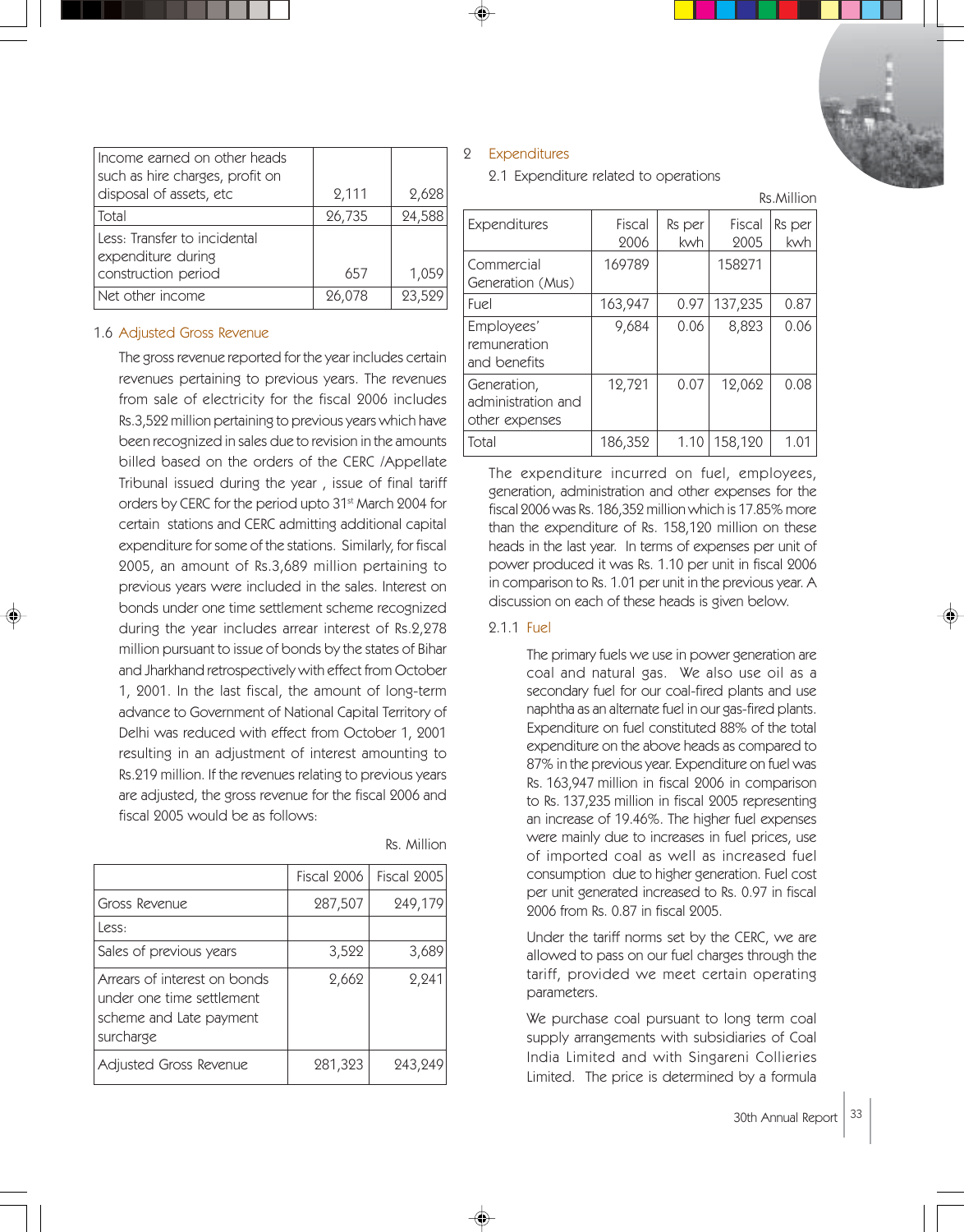

comprising a base price with an agreed price adjustment mechanism. The price also depends on the heat value of the coal. During the year our coal based stations consumed 105 million tones of coal as against 94 million tones in the fiscal 2005. To overcome temporary shortages in the coal supply, we have also resorted to import of coal during the fiscal 2006. The company during the year tied up with MMTC Ltd. and State Trading Corporation Ltd. for supplies of 2.1 million metric tones and 1.9 million metric tones respectively of imported coal of which 3.3 million metric tones has been received.

We source gas domestically under an administered price and supply regime. Our main gas supplier is GAIL. Gas prices are fixed by the Ministry of Petroleum and Natural Gas. We received a supply of 10.91 MMSCMD of gas during the fiscal 2006 as against 10.37 MMSCMD received in fiscal 2005. The company is making all efforts to source gas from open market for its existing stations so as to improve the capacity utilization at these stations.

Some of our gas based stations also use Naptha for operations depending upon the demand from our customers.

#### 2.1.2 Employees' Remuneration and Benefits

Employees' remuneration and benefits expenses include salaries and wages, bonuses, allowances, benefits, contribution to provident and other funds and welfare expenses. Employee pay scales are determined by our Board based on the guidelines provided by the Government. For our unionised employees, pay scales are decided by our Board as part of a negotiated settlement based on the DPE guidelines. For our employees are affiliated with workers' unions, we have a 10 year agreement that fixes their wages and benefits which is valid until December 2006. For our non-unionised employees, pay scales are decided by our Board as per Government guidelines after consulting with the relevant employee associations. These pay scales are valid until December 2006. Employees' remuneration and benefits expenses represent approximately 5% of our operational expenses. Employees' remuneration and other

benefits increased by 9.76% to Rs. 9,684 million in fiscal 2006 from Rs. 8,823 million in fiscal 2005. This increase was primarily due to regular annual pay increments, which are generally 4% , increases in dearness allowance which is linked to price index and also due to increase in number of employees. We had 24,044 employees on our payroll as of March 31, 2006, compared to 23,491 employees as of March 31, 2005. The employee cost per unit of generation was Rs. 0.06 – the same as in the previous year.

2.1.3 Generation, Administration and Other Expenses Generation, administration and other expenses consist primarily of repair and maintenance of buildings, plant and machinery, power and water charges, security, insurance, training and recruitment expenses and expenses for travel and communication. These expenses represent approximately 7% of our operational expenditures in fiscal 2006. These expenses increased by 5.5% to Rs. 12,721 million in fiscal 2006 from Rs.12,062 million in fiscal 2005. However, in terms of expenses per unit of generation it was Rs. 0.07 in fiscal 2006 as against Rs. 0.08 in the previous year.

> One of the main items of expenditure under this head is Repair & Maintenance which has increased by 11.63% to Rs.7,813 million from Rs.6,999 million. In terms of expenses per unit of generation, repair and maintenance on plant and machinery was Rs. 0.05 per unit – almost the same as in the previous year.

# 2.2 Depreciation

◈

The depreciation charged to the profit and loss account increased during the year to Rs. 20,477 million as compared to Rs.19,584 million in fiscal 2005, mainly because of the increase in gross block to Rs. 460,396 million from Rs. 431,062 million in the fiscal 2005. The increase in gross block is largely on account of commencement of commercial operation of 2 units of 500 MW each at Rihand and Talcher.

As per the accounting policy of the company, depreciation is charged on straight line method as per the rates given in schedule set forth in the Companies Act, 1956 except for some items for which depreciation at higher rates is charged.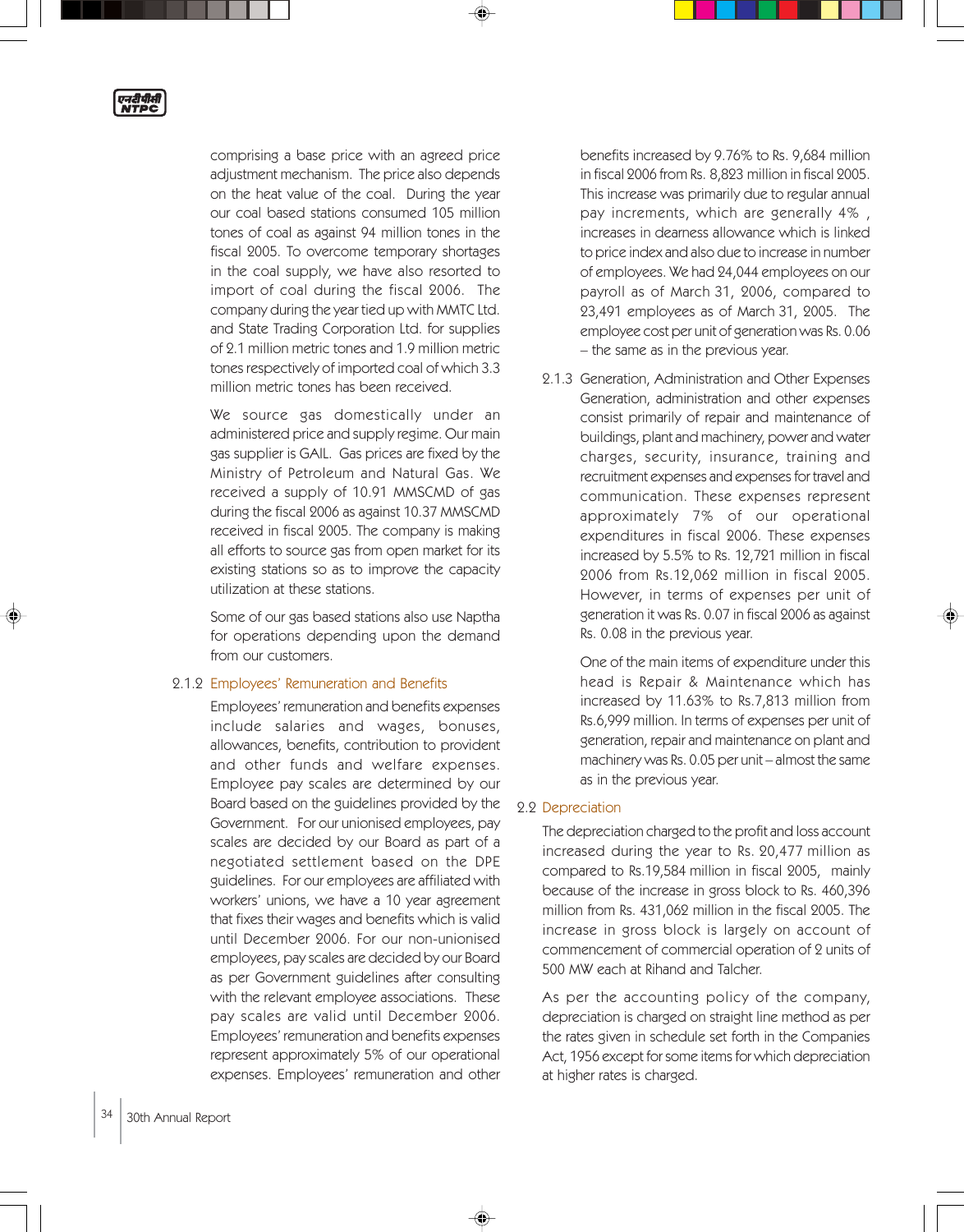## 2.3 Provisions made (and written back)

During the fiscal 2006, the company had made provisions amounting to Rs. 357 million in comparision to Rs. 75 million provided for in fiscal 2005. The provisions were made mainly in respect of doubtful advances and claims and for other items. During the fiscal 2006, the company had also written back provisions made in earlier years amounting to Rs. 23 million in comparison to Rs. 6,235 million of provisions written back in fiscal 2005.

#### 2.4 Interest and Finance Charges

The interest and finance charges for the fiscal 2006 were Rs. 17,632 million in comparison to Rs. 16,955 million in fiscal 2005. The details of interest and finance charges are tabulated below:

|                                                                  |        | Rs.Million |
|------------------------------------------------------------------|--------|------------|
|                                                                  | 2006   | 2005       |
| Interest on borrowings                                           | 11,852 | 10,308     |
| Finance Charges                                                  | 13,159 | 12,315     |
| Total                                                            | 25,011 | 22,623     |
| Less: Adjustments and transfers                                  |        |            |
| Exchange differences regarded<br>as adjustment to interest costs | 2,469  | 568        |
| Interest and finance charges<br>capitalised                      | 4,910  | 5,100      |
| Net interest and finance charges                                 | 17,632 | 16,955     |

Our borrowings are denominated in Rupees and foreign currencies. The exchange differences in respect of overseas borrowings relating to fixed assets/capital work-in-progress acquired from a country outside India is treated as part of carrying cost. However, in case the fixed assets/capital work-in-progress is acquired within India, the exchange differences are added to when unfavourable (and reduced from, if favourable) to interest cost to the extent regarded as interest charges as per the accounting standards applicable in India. During the fiscal 2006, a favorable exchange rate variation amounting to Rs. 2,469 million was reduced from the interest expenses while an amount of Rs. 568 million was reduced from interest cost in fiscal 2005. For the fiscal 2006 an amount of Rs. 4,910 million relating to interest and finance charges of projects under construction were capitalized while the corresponding amount for the previous year was Rs. 5,100 million.

The Finance charges also include, among other things, the rebates to customers paid pursuant to one time settlement scheme amounting to Rs. 8047 million in comparison to Rs. 6813 million in the previous year. The increase includes arrears of rebate amounting to Rs. 892 million paid on bonds which were issued this year with retrospective effect from October 1, 2001. In the last fiscal, the amount of long-term advance to Government of National Capital Territory of Delhi was reduced with effect from October 1, 2001 resulting in an adjustment in rebate under Scheme for settlement of SEB dues amounting to Rs.134 million.

The adjusted interest and finance charges without taking into account the exchange differences considered as adjustment to interest costs and rebate paid in arrears are as follows:

| Rs. Million |  |
|-------------|--|
|             |  |
|             |  |

|                                          | 2006   | 2005   |
|------------------------------------------|--------|--------|
| Adjusted interest cost                   | 7,314  | 6,398  |
| Adjusted finance charges                 | 11,895 | 11,259 |
| Adjusted Interest and<br>Finance charges | 19.209 | 17,657 |

The rebate under one time settlement scheme at the rate of 4% of the bond issued under the scheme was payable upto March 31, 2006. Taking into account 100% realization of amounts billed during the last three years, the company has decided to continue with a modified rebate scheme. Under the revised scheme (made effective from April 1, 2006) an incentive at the rate of 2% (1% semi annual) per annum of the bonds outstanding may be paid to customers who are making the payments as per the company's revised scheme.

#### 2.5 Prior period income / expenditure

Certain elements of income and expenditure have been charged to the profit and loss account relating to previous years. For the fiscal 2006 a net amount of Rs. 2,488 million was charged to the profit and loss account as prior period expenditure while a net amount of Rs. 102 million was booked as prior period income in the previous year.

Of the net prior period expenditure amounting to Rs. 2,488 million, a sum of Rs. 1,986 million relates to adjustment consequent upon the change in accounting of exchange differences on loans contracted prior to  $1<sup>st</sup>$  April 2000 as explained in note 13(a) of the Notes on Accounts(Schedule 27).

# 3 Profit before tax, provisions and prior period adjustments

The profit of the company before tax and prior period adjustments for the current and the previous year both on reported and adjusted basis is tabulated below: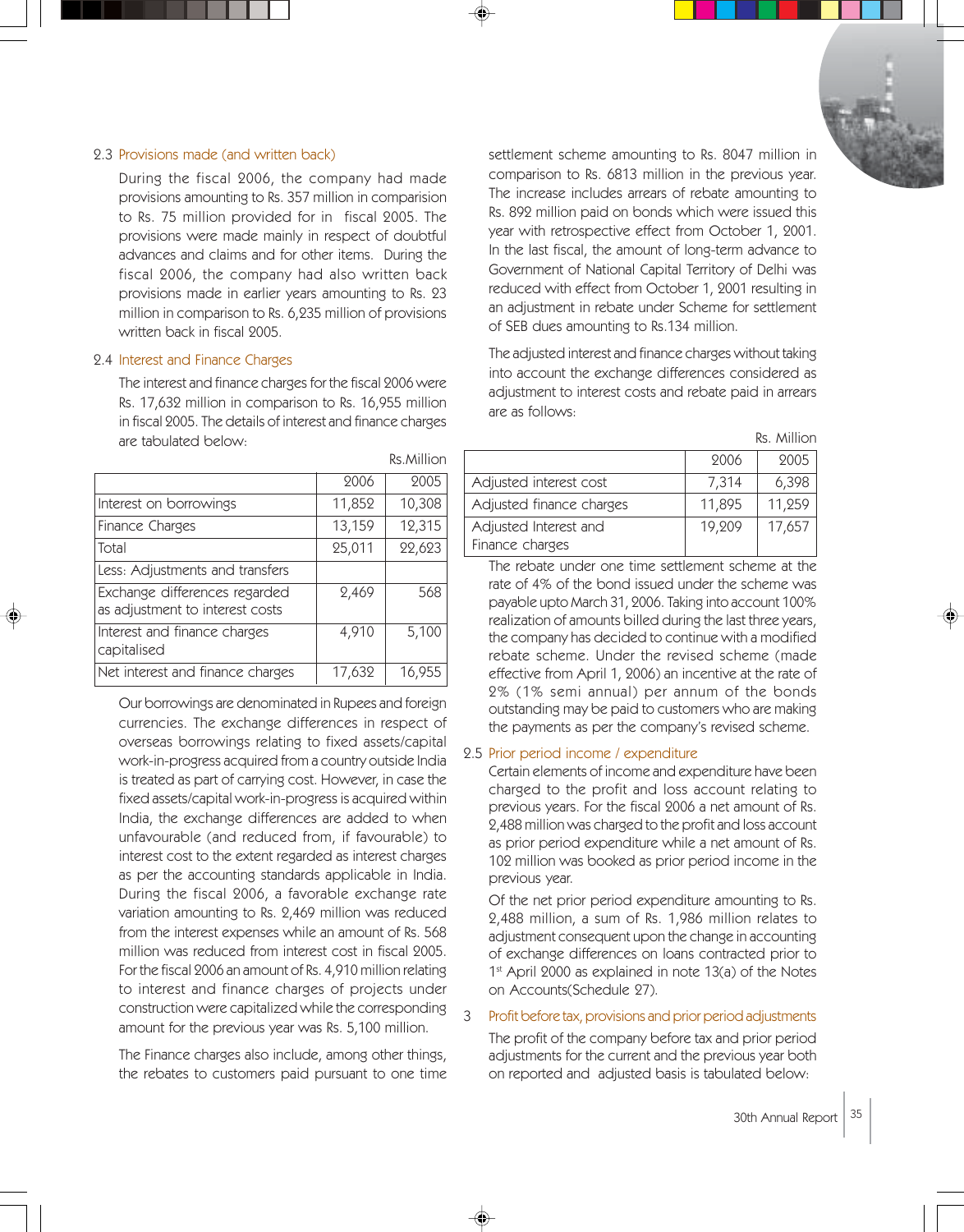Rs.Million

Rs.Million

|                                                                 |                 | Reported       |                                 | Adjusted       |
|-----------------------------------------------------------------|-----------------|----------------|---------------------------------|----------------|
|                                                                 | Fiscall<br>2006 | Fiscal<br>2005 | Fiscal<br>2006                  | Fiscal<br>2005 |
| Gross Revenue                                                   |                 |                | 287,507 249,179 281,323 243,249 |                |
| Expenditure related<br>to operations                            |                 |                | 186,352 158,120 186,352 158,120 |                |
| Depreciation                                                    | 20,477          | 19,584         | 20,477                          | 19,584         |
| Interest and Finance<br>charges                                 | 17,632          | 16,955         | 19,209                          | 17,657         |
| Profit before tax,<br>provisons and prior<br>period adjustments | 63,046          | 54,520         | 55,285                          | 47,888         |

## 4 Provision for Tax

The company provides for current tax, deferred tax and fringe benefit tax computed in accordance with provisions of Income Tax Act, 1961. As per tariff regulations, the company recovers actual tax payments in respect of generation business from its customers while taxes on the income from all other activities are borne by the company.

|                                                      |                | Fiscal 2006       |                          | Fiscal 2005 |                |                 |              |
|------------------------------------------------------|----------------|-------------------|--------------------------|-------------|----------------|-----------------|--------------|
|                                                      | Current<br>tax | Deferred<br>tax I | Fringe<br>benefit<br>tax | Total       | Current<br>tax | Deferred<br>tax | Total        |
| Provision<br>for current<br>year                     | 13,497         | 2,654             | 209                      | 16,360      | 10,390         | (1,710)         | 8,680        |
| Adjustment<br>for earlier<br>years                   | (5, 536)       |                   |                          | (5, 536)    | (332)          |                 | (332)        |
| (Recoverable<br>from) $/$<br>payable<br>to customers | (5,666)        | (2,654)           | (197)                    | (8,517)     | (7, 346)       |                 | 1,710(5,636) |
| Capitalised                                          | (275)          |                   | (10)                     | (285)       |                |                 |              |
| Net<br>provision                                     | 2,020          |                   | $\mathbf{Q}$             | 2,022       | 2,712          |                 | 2,712        |

Net provision of tax for the fiscal 2006 was Rs. 2022 million in comparison to Rs. 2712 million in the fiscal 2005. The reduction in the tax is mainly on account of adjustment of taxes for earlier years.

5 Profit After Tax before provisions made and written back and prior period adjustments

|                                                                            | Reported       |                | Adjusted       |                |
|----------------------------------------------------------------------------|----------------|----------------|----------------|----------------|
|                                                                            | Fiscal<br>2006 | Fiscal<br>2005 | Fiscal<br>2006 | Fiscal<br>2005 |
| Profit before tax,<br>provisons and prior<br>period adjustments            | 63,046         | 54,520         | 55,285         | 47,888         |
| Tax                                                                        | 2,022          | 2,712          | 2,022          | 2,712          |
| Profit after tax<br>(before provisions<br>and prior period<br>adjustments) | 61,024         | 51,808         | 53,263         | 45,176         |

The profits as above on a reported basis have grown by 17.79% while on an adjusted basis have grown by 17.90%.

## 6 Net Profit After Tax

The net profit after tax after provisions (made and written back) and prior period adjustments on a reported and adjusted basis are as follows:

Rs.Million

|                                                                            | Reported       |                | Adjusted       |                |
|----------------------------------------------------------------------------|----------------|----------------|----------------|----------------|
|                                                                            | Fiscal<br>2006 | Fiscal<br>2005 | Fiscal<br>2006 | Fiscal<br>2005 |
| Profit after tax<br>(before provisions<br>and prior period<br>adjustments) | 61,024         | 51,808         | 53,263         | 45,176         |
| Provisions (net of<br>write back)                                          | $-334$         | 6,160          |                |                |
| Prior period<br>adjustments                                                | $-2,488$       | 102            |                |                |
| Net profit after tax                                                       | 58,202         | 58,070         | 53,263         | 45,176         |

On a reported basis, the net profit after tax for the current fiscal has remained almost at the same level in comparison to previous fiscal. However, on an adjusted basis, the net profit after tax has grown by 17.90%.

# 7 Segment-wise performance

For the purpose of compiling segment-wise results, the business of the company is segregated into 'Generation' and 'other business'. The company's principal business is generation and sale of bulk power. Other business includes providing consultancy, project management and supervision, oil and gas exploration and coal mining.

36 30th Annual Report

Rs.Million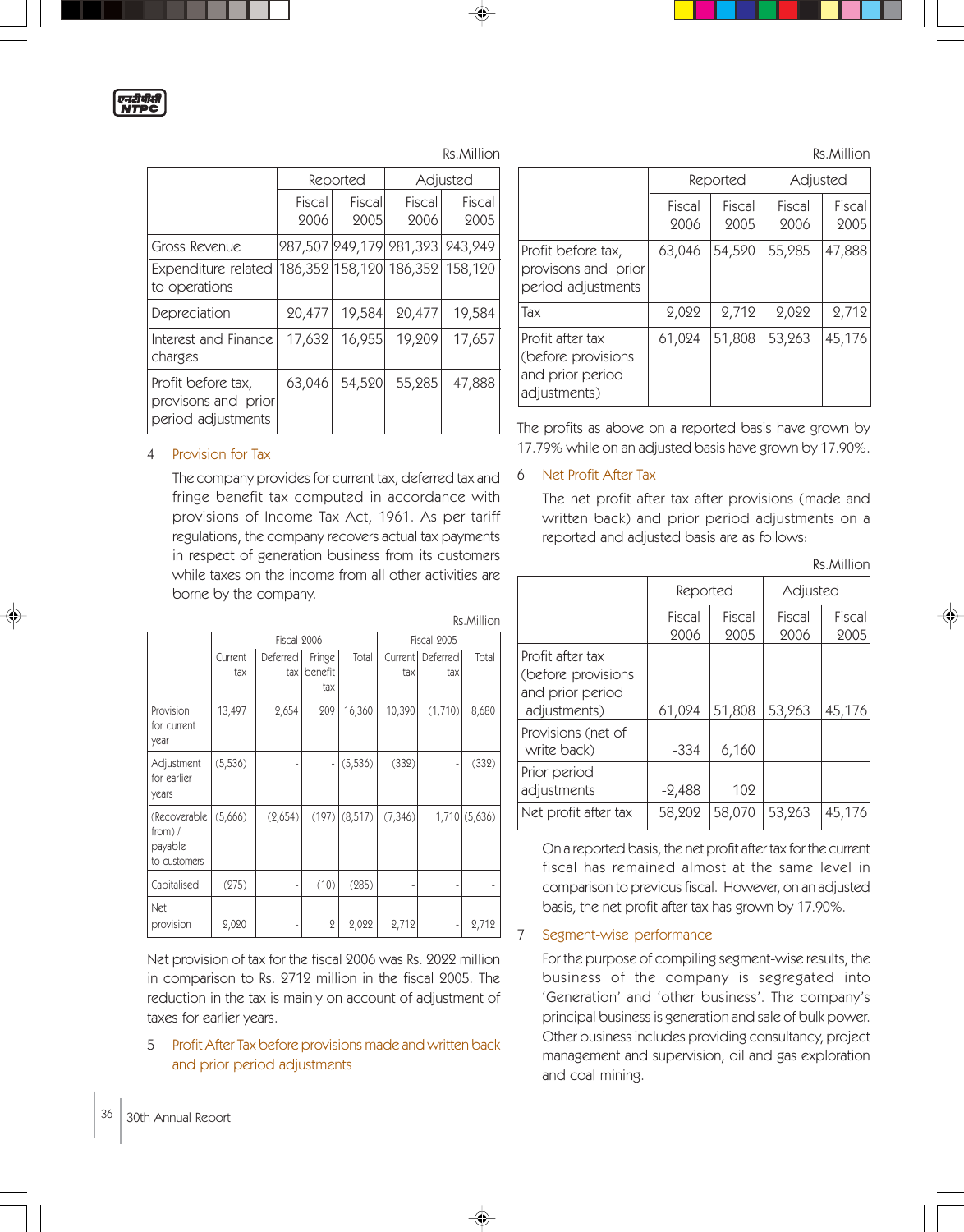The profit before tax and interest for the Generation business for the fiscal 2006 was Rs. 45,837 million and for the Other Business it was Rs. 224 million.

# B FINANCIAL CONDITION

# 1 Net worth

The networth of the company at the end of fiscal 2006 was Rs. 449,587 million an increase of Rs. 31,824 million over the previous year mainly due to retained earnings.

## 2 Loan Funds

Our loans outstanding as at March 31, 2006 stood at Rs. 201,973 million in comparision to Rs. 170,878 million as at March 31, 2005. A summary of the loans outstanding is given below:

Rs.Million

| KS./VIIIIUI I                        |         |                  |          |  |  |
|--------------------------------------|---------|------------------|----------|--|--|
|                                      |         | As at March 31st |          |  |  |
|                                      | 2006    | 2005             | % change |  |  |
| Secured Loans                        |         |                  |          |  |  |
| <b>Bonds</b>                         | 47,044  | 32,077           | 47%      |  |  |
| Foreign Currency<br>terms loans      | 10,274  | 12,319           | $-17%$   |  |  |
| Other                                | 9       | 11               | $-18%$   |  |  |
| Sub-total                            | 57,327  | 44,407           | 29%      |  |  |
| Unsecured Loans                      |         |                  |          |  |  |
| <b>Fixed Deposits</b>                | 778     | 4,159            | $-81%$   |  |  |
| <b>Bonds</b>                         |         | 5,000            | $-100%$  |  |  |
| Foreign Currency<br>Bonds / Notes    | 22,475  | 8,814            | 155%     |  |  |
| Foreign Currency<br>Term Ioans       | 33,336  | 32,608           | 2%       |  |  |
| Rupee term loans                     | 87,821  | 75,339           | 17%      |  |  |
| Loans from<br>Government<br>of India | 236     | 551              | $-57\%$  |  |  |
| Sub-total                            | 144,646 | 126,471          | 14%      |  |  |
| Total                                | 201,973 | 170,878          | 18%      |  |  |

The change in the loans outstanding is mainly because of the borrowings and repayments made during the year. During the year the company issued one series of rupee denominated bonds through private placement amounting to Rs.10,000 million. The bonds carry a coupon of 7.7125% p.a.. The bonds have been issued for a period of 14 years with redemptions in equal semiannual installments beginning at the end of three years.

We also issued US\$ 300 million Fixed Rate Notes (Rs. 13,485 million) during the year with coupon of 5.875% p.a. payable semi-annually and maturity of 10 years. These Notes were issued under Medium Term Note Programme of USD 1 billion established during February 2006 to finance capital expenditure of our projects.

The credit rating by CRISIL and ICRA of the company as an issuer, the rating for rupee bonds issued and fixed deposits program continued to be 'AAA'. The foreign currency rating for the company is BB+ with positive outlook which is at par with the sovereign rating of the country. The ratings have been assigned by Standard & Poors' and Fitch Ratings.

The debt to equity ratio at the end of fiscal 2006 of the company went up to 0.45 from 0.41 at the end the previous fiscal.

The maturity profile of the borrowings by the Company is as under: Rs.Million

|                 | Rupee   | Foreign  | Total   |
|-----------------|---------|----------|---------|
|                 | Loans   | Currency |         |
|                 |         | loans    |         |
| Within 1 year   | 12,115  | 3,467    | 15,582  |
| $1 - 3$ years   | 36,609  | 6,385    | 42,994  |
| $3 - 5$ years   | 38,987  | 15,619   | 54,606  |
| $5 - 10$ years  | 37,677  | 24,631   | 62,308  |
| Beyond 10 years | 10,500  | 15,983   | 26,483  |
| Total           | 135,888 | 66,085   | 201,973 |

# 3 Fixed Assets

Construction stores

# Rs.Million As at March 31st 2006 2005 \% Change Gross block  $|460,396|431,062|7\%$ Net Block 230,895 223,148 3% Capital Work-in-Progress  $|103,999|$  67,063 55%

and advances  $\begin{array}{|c|c|c|c|c|} \hline 32,341 & 32,189 & \text{0\%} \ \hline \end{array}$ Total fixed assets | 367,235 | 322,400 | 14%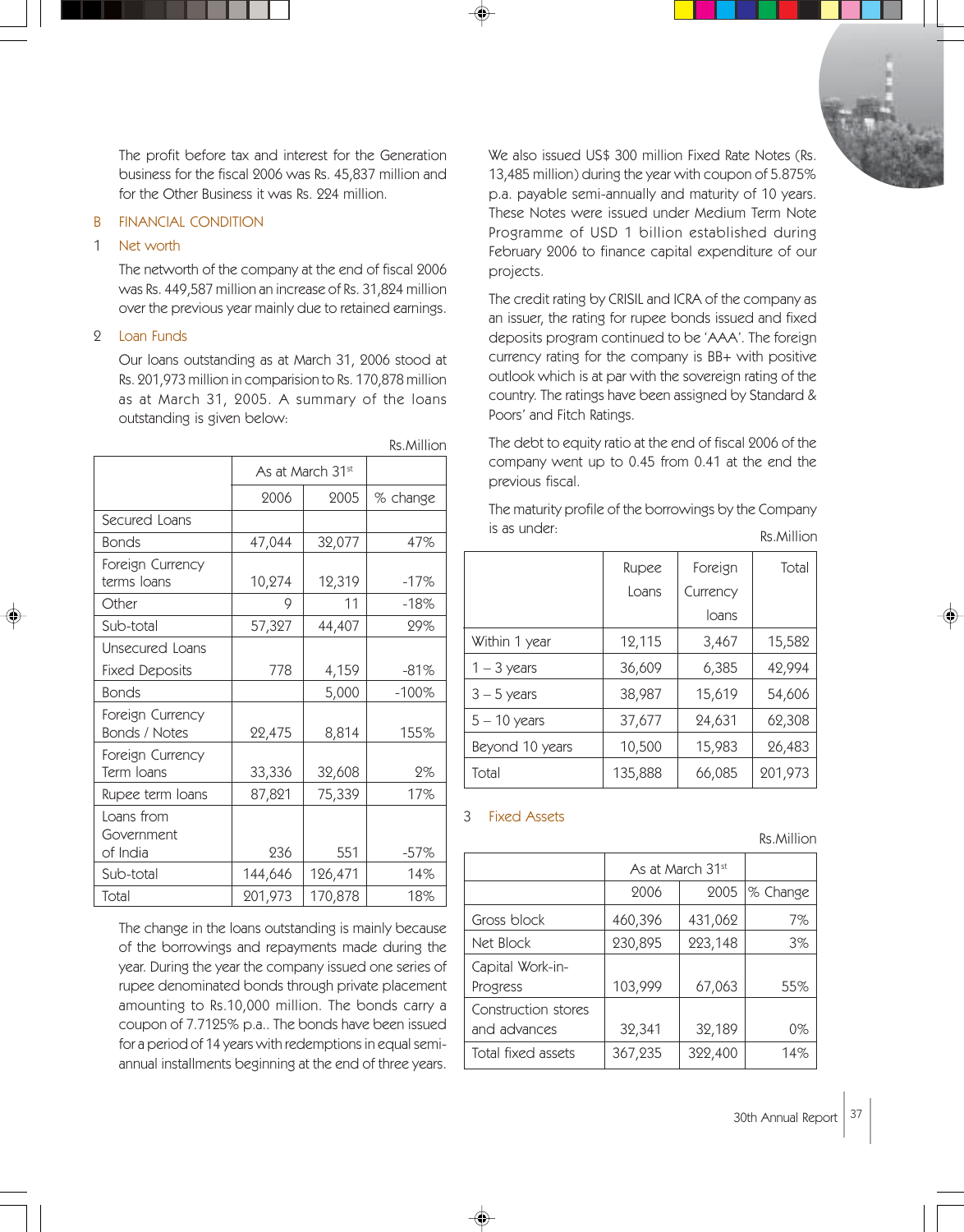

During the year we added Rs. 29,334 million to our gross block mainly on account of capitalization of the capitalworks-in-progress pertaining to projects which were commercialized during the year. With capital expenditure being incurred on various on-going projects the capital-work-in-progress has shown a substantial increase.

4 Investments

Our investments comprise bonds issued by various state governments under the one-time-settlement scheme, equity investments in joint venture and subsidiary companies and investments out of surplus cash in various instruments as per the policy of the company. The broad break-up of our investments is as follows:

development surcharge was required by CERC regulations to be kept invested in various interest yielding tax free instruments till the time they were utilized in construction of projects as permissible under the Regulations. However, the recovery of development surcharge has been done away with in subsequent regulations and these investments are to be transferred back to the customers from whom they were recovered. We have since returned these to all of our customers after completing certain formalities.

# 5 Current Assets

Rs.Million

◈

The current assets and current liabilities as at March 31, 2006 and March 31, 2005 and the changes therein were as follows:

Rs.Million

|                                                                    |         | As at March 31st |
|--------------------------------------------------------------------|---------|------------------|
|                                                                    | 2006    | 2005             |
| Bonds issued under One time<br>settlement scheme                   | 171,762 | 164,107          |
| Investments in Joint Ventures                                      | 6,818   | 1,318            |
| Investment in subsidiaries                                         | 304     | 252              |
| Investment of surplus cash in<br>various instruments               | 8,508   | 32,504           |
| Others                                                             |         |                  |
| Bonds against dues (issued prior<br>to one time settlement scheme) | 5,306   | 7,428            |
| Investments of development<br>surcharge on behalf of customers     | 193     | 2,368            |
| Total investments                                                  | 192,891 | 207,977          |

The State governments of Bihar and Jharkhand had during the year issued bonds under the one-timesettlement scheme amounting to Rs. 7,655 million. During the year, we invested Rs. 5,000 million for a stake of 28.33% as a joint venture partner in Ratnagiri Gas and Power Private Ltd which was formed for taking over the assets of the erstwhile Dabhol Power Project. A major portion of surplus cash during the year was kept as term deposit with banks and are included in the current assets. There has been decrease in our investments during the year due to maturity of many of these instruments and also return of investments made against development surcharge explained below .

Investments of Development Surcharge

During the earlier years, we had recovered development surcharge from our customers, as provided under the tariff regulations at that time. Such

|                       | As at March 31st |         |         |         |          |        |
|-----------------------|------------------|---------|---------|---------|----------|--------|
|                       |                  | 2006    |         | 2005    |          | Change |
| <b>Current Assets</b> | Amount           | $%$ of  | Amount  | % of    | Amount   | %      |
|                       |                  | current |         | current |          |        |
|                       |                  | assets  |         | assets  |          |        |
| Inventories           | 23,405           | 15%     | 17,819  | 14%     | 5,586    | 31%    |
| Sundry                |                  |         |         |         |          |        |
| <b>Debtors</b>        | 8,678            | 6%      | 13,747  | 11%     | $-5,069$ | $-37%$ |
| Cash and              |                  |         |         |         |          |        |
| Bank balances         | 84,714           | 54%     | 60,783  | 47%     | 23,931   | 39%    |
| Other Current         |                  |         |         |         |          |        |
| Assets                | 10,161           | 6%      | 9,764   | 7%      | 397      | 4%     |
| Loans and             |                  |         |         |         |          |        |
| Advances              | 30,287           | 19%     | 26,993  | 21%     | 3,294    | 12%    |
| <b>Total Current</b>  |                  |         |         |         |          |        |
| Assets                | 157,245          | 100%    | 129,106 | 100%    | 28,139   | 22%    |

A major part of current asset comprised Cash and Bank balances. As at March 31, 2006, the cash and bank balances stood at Rs. 84,714 million being 54% of the total current assets in comparison to Rs. 60,783 million as at March 31, 2005 which was 47% of the total current assets as on that date. Of these, Rs. 82,887 million were kept as term deposits with banks as on March 31, 2006 while the term deposits for the last year was Rs. 57,050 million.

The next largest component of our current assets is Loans and Advances which mainly include a sum of Rs. 9,573 million as loan to the government of Delhi subsequent to the conversion of the dues of Delhi Vidyut Board into loan under the one-time-settlement scheme. The government of Delhi pays us 8.5% tax-free interest on these Bonds. The other loans and advances are mostly loan and advances to employees given for various purposes such as building of house, purchase of vehicles etc. as per the policies of the company.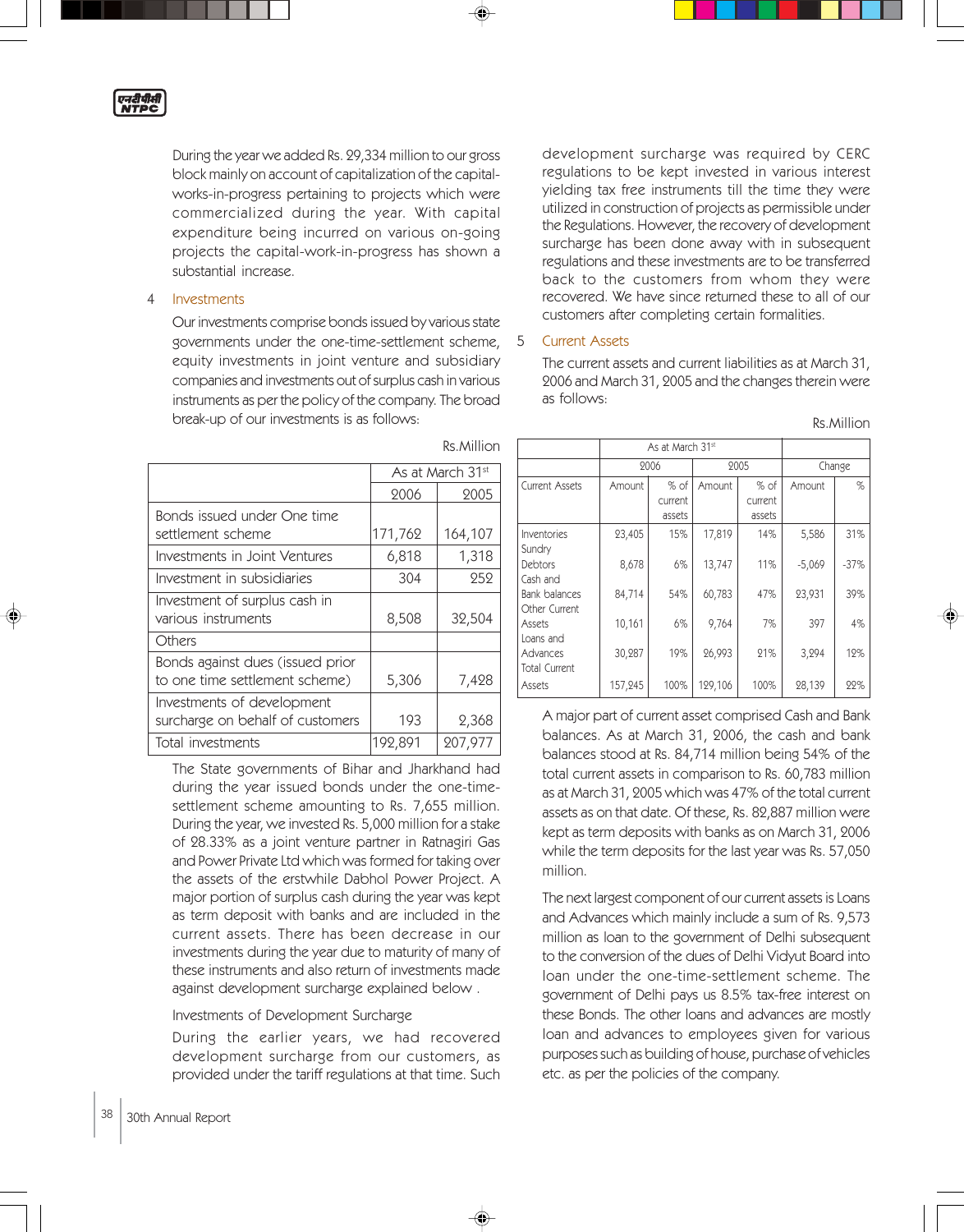Inventories as at March 31, 2006 were Rs. 23,405 million being 15%of current assets as against Rs. 17,819 million as on March 31, 2005 which was 14% of the current assets as on that date. Our inventories mainly comprise components and spares and coal which we maintain for operating our plants. Components and spares were Rs. 12,894 million as against Rs. 11,904 million in the last year. Coal inventories amounted to Rs. 7,476 million as against Rs. 3,115 million in the previous year indicating improved coal supply position.

#### 6 Current Liabilities

|                                    |        | As at March 31 <sup>st</sup> |        |                        |          |        |
|------------------------------------|--------|------------------------------|--------|------------------------|----------|--------|
|                                    |        | 2006                         |        | 2005                   |          | Change |
| Current Assets                     | Amount | % of                         | Amount | % of                   | Amount   | %      |
|                                    |        | current<br>liabilities       |        | current<br>liabilities |          |        |
| Liabilities                        | 49,102 | 80%                          | 52,306 | 78%                    | $-3,204$ | $-6%$  |
| Provisions                         | 12,300 | 20%                          | 15,161 | 22%                    | $-2,861$ | $-19%$ |
| <b>Total Current</b><br>Liabiities | 61,402 | 100%                         | 67,467 | 100%                   | $-6,065$ | $-9%$  |

Our current liabilities as at March 31, 2006 were Rs. 49,102 million as against Rs. 52,306 million in the previous year. Our current liabilities mainly comprise creditors for capital expenditure, creditors for supply of goods and services, deposits and retention money from contractors. The liabilities for these at the end of the year stood at Rs. 36,057 million as against Rs. 33,168 million in the previous year. Besides these, we also owed a sum of Rs. 9,886 million to our customers as against Rs. 14,431 million in the previous year. These sums include amount payable to the customers since we are billing our customers for electricity on provisional tariffs as per directions of CERC, which are higher than the tariffs estimated by us as per CERC Regulations. These amounts would be paid or adjusted against future billings as and when the final tariff for various stations are determined by the regulator.

# 7 Provisions

As at March 31, 2006 we had provisions for certain liabilities outstanding amounting Rs. 12,300 million as against Rs. 15,161 million on 31<sup>st</sup> March 2005. This mainly comprised Rs. 6,596 million as proposed dividend which we would be paying to our shareholders after they approve the same in the shareholders' meeting.

We also had a provision outstanding of Rs. 4,770 million towards retirement benefits payable to our employees.

# 8 Cash flows

Rs.Million

The cash and cash equivalents and cash flows on various activities for the past five years are tabulated below:

| Rs.Million |  |
|------------|--|
|            |  |

|                                               | For the year ended March 31st |           |           |           |           |
|-----------------------------------------------|-------------------------------|-----------|-----------|-----------|-----------|
|                                               | 2006                          | 2005      | 2004      | 2003      | 2002      |
| Opening Cash<br>and cash<br>equivalents       | 60,783                        | 66,351    | 23,894    | 13,659    | 12,015    |
| Net cash from<br>operating<br>activities      | 62,064                        | 50,998    | 58,118    | 47,402    | 29,372    |
| Net cash used<br>in investing<br>activities   | (27, 136)                     | (64, 136) | (24, 597) | (31, 881) | (28, 377) |
| Net cash flow<br>from financing<br>activities | (10, 997)                     | 7,570     | 8,873     | (5, 271)  | 630       |
| Intangibles                                   |                               |           | 63        | (15)      | 19        |
| Change in Cash<br>and cash<br>equivalents     | 23,931                        | (5,568)   | 42,457    | 10,235    | 1,644     |
| Closing cash<br>and cash<br>equivalents       | 84,714                        | 60,783    | 66,351    | 23,894    | 13,659    |

Our net cash from operating activities for the year ended March 31, 2006 increased by 22% from the previous year. The net cash from operating activities was Rs. 62,064 million as against Rs. 50,998 million for the previous year.

Our net cash used in investing activities decreased to Rs 27,136 million in fiscal 2006 from Rs. 64,136 million in the previous year. Cash flows on investing activities arise from expenditure on setting up power projects, investment of surplus cash in various securities, investments of development surcharge recovered from customers (refer para 4.1 above), investments in joint ventures and subsidiaries. The cash utilised for purchase of fixed assets increased by 25% from Rs. 53,699 million in the previous year to Rs. 66,956 million during this year. Cash was also realized on maturity of certain investments during the year.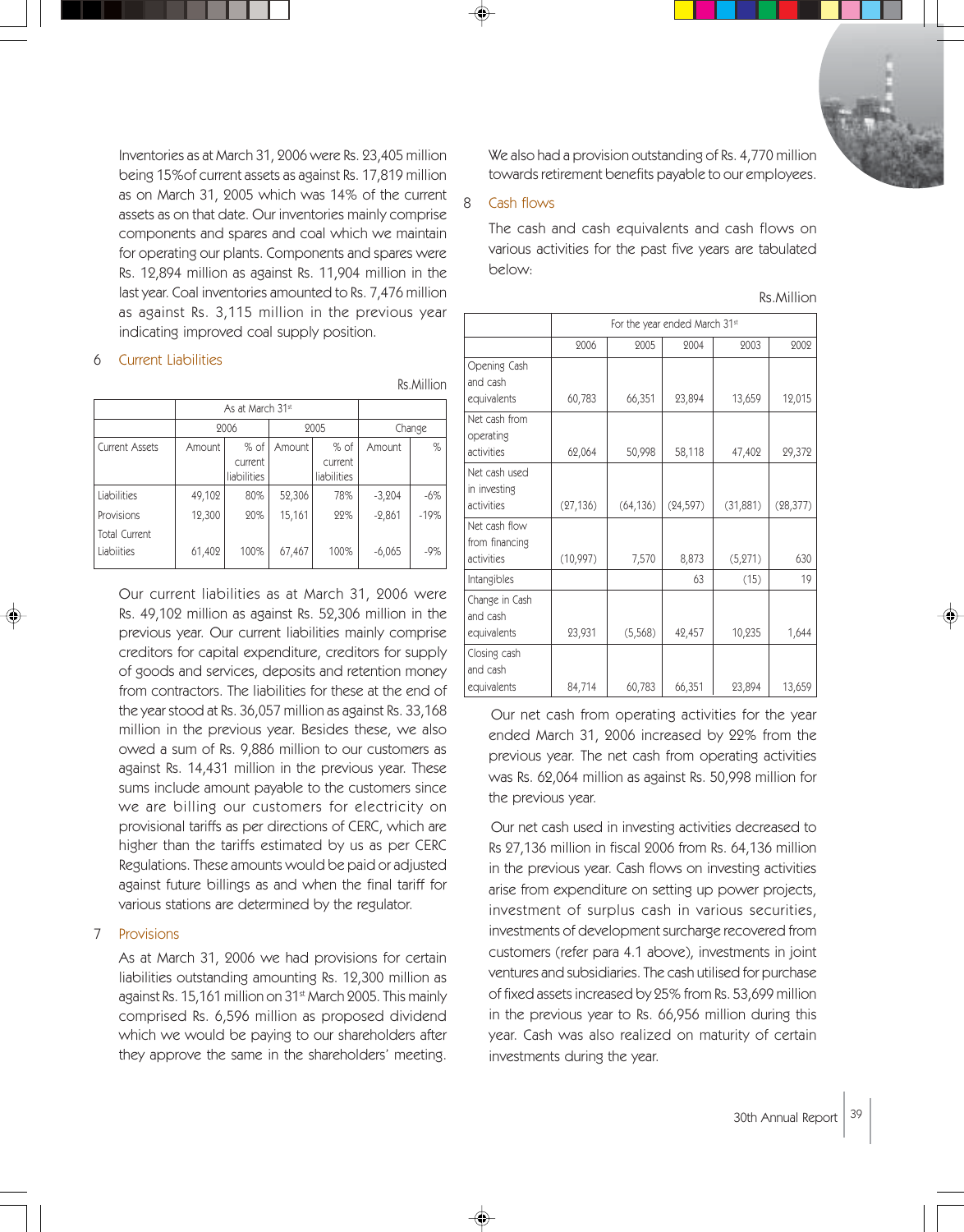

During the year we used Rs. 10,997 million of cash on financing activities. In the previous year we had a net inflow of Rs. 7,570 million from financing activities mainly due to receipt of Rs. 26,841 million as proceeds from our initial public offering of shares. During the current year we had inflow of Rs. 48,226 million from long term borrowings as against Rs. 29,592 million in the previous year. The cash used for repayment of long term borrowings this year was Rs. 17,131 million as against Rs. 13,242 million repaid in the previous year. The cash used for paying dividend and the tax thereon was Rs. 30,087 million as against Rs. 23,397 million in the previous year.

# BUSINESS AND FINANCIAL REVIEW OF SUBSIDIARIES

The company has formed four wholly owned subsidiaries. The financial statements of these subsidiaries are included in this Annual Report elsewhere. Their performance is briefly discussed here:

## a) NTPC Electric Supply Company Limited (NESCL)

The financial highlights of the Company are as under:

| Particulars                 | Fiscal 2006  | Fiscal 2005 |
|-----------------------------|--------------|-------------|
|                             |              | Rs.Million  |
| NTPC's investment in equity | 0.8          | 0.8         |
| Gross Income                | 92           | 75          |
| Profit After Tax            | 4.52         | 0.40        |
|                             | Rs Per Share |             |
| Book Value per share        | 50.93        | 14.18       |
| Earnings Per Share          | 55.86        | 4.96        |

NESCL was incorporated with the main object of undertaking business of distribution and supply of electrical energy. The company is exploring business opportunities in various states of the country. However, the company has not yet been assigned any distribution circle. The company is however carrying out the work of "Advisor-cum-consultant" for Ministry of Power, Government of India for implementation of schemes under the Accelerated Power Development and Reforms Program (APDRP). The company is also involved in the execution of work under the government's rural electrification program namely "Rajiv Gandhi Grameen Vidyuti-Karan Yojana". The Company is also rendering

◈

Project management and supervision services to Madhya Kshetra Vidyut Vitaran Company Ltd., a distribution company of the government of Madhya Pradesh.

The Company has proposed a dividend of Rs.1 million this fiscal year.

## b) NTPC Vidyut Vyapar Nigam Limited (NVVN)

The financial highlights of the Company are as under:

| Particulars                 | Fiscal 2006 | Fiscal 2005       |
|-----------------------------|-------------|-------------------|
|                             |             | <b>Rs.Million</b> |
| NTPC's investment in equity | 200         | 200               |
| Gross Income                | 4,441       | 5,992             |
| Profit After Tax            | 33          | 57                |
|                             |             | Rs. Per Share     |
| Book Value per share        | 12.95       | 12.43             |
| Earnings per share          | 1.66        | 2.87              |

The company was formed with an objective to undertake business of trading of electric power. During the year the company transacted business with 18 utilities spread all over the country and traded 1643 million units of electricity in comparison to 2616 million units traded in the previous year. NVVN is also engaged in facilitating development of Power exchange in India.

The Company has during this fiscal paid an interim dividend of Rs.10 million and recommended final dividend of Rs.10 million.

# c) NTPC Hydro Limited (NHL)

The financial highlights of the Company are as under:

| Particulars                 | Fiscal 2006 | Fiscal 2005  |
|-----------------------------|-------------|--------------|
|                             |             | Rs.Million   |
| NTPC's investment in equity | 100         |              |
| Loss                        | 33          | 30           |
|                             |             | Rs per share |
| Book Value per share        | 1.89        | 0.08         |
| Earnings per share          | (5.71)      | (13.85)      |

The company was formed with an objective to develop small and medium hydroelectric power projects up to 250 MW. Presently the company is implementing two projects namely, Lata Tapovan hydro electric project (171 MW) in the state of Uttranchal. and Rammam-III (120 MW) in the state of West Bengal. Implementation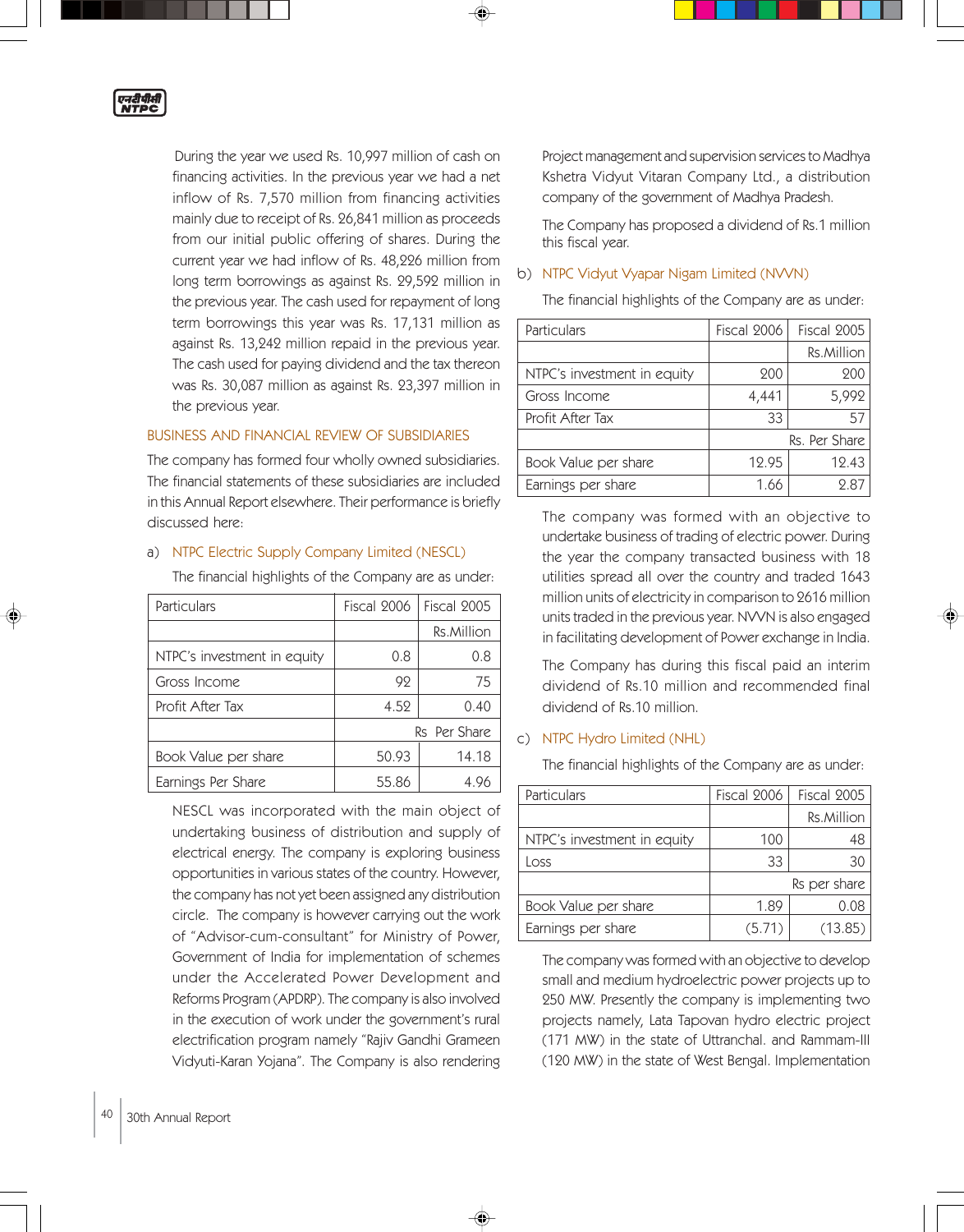activities for the above projects have been initiated and the projects are scheduled to be commissioned by March 2012.

# d) Pipavav Power Development Company Limited

The financial highlights of the company are given below:

| Particulars                                  | Fiscal 2006 | Fiscal 2005 |
|----------------------------------------------|-------------|-------------|
| NTPC's investment in equity<br>(Rs. Million) | 3.7         | 3.65        |
| Loss (Rs.)                                   | 40,083      | 24,252      |
| Book Value per share (Rs)                    | 0.03        |             |
| Earnings per share (Rs)                      | (0.11)      | (0.07)      |

We had entered into an understanding with Gujarat Power Corporation Ltd (GPCL) and Gujarat Electricity Board to set up 1000 MW Thermal Power Project at Pipavav in Gujarat through a joint venture between NTPC and GPCL. The company is presently a wholly owned subsidiary of NTPC and shall be converted to a Joint venture Company by transferring 50% of our shareholding to GPCL. Site Specific Studies for the project are in progress. Draft Shareholders Agreement is ready and shall be finalized and signed after allocation of Distribution Circle.

# BUSINESS AND FINANCIAL REVIEW OF JOINT VENTURE COMPANIES

## a) PTC India Limited

The financial highlights of the Company are as under:

| Particulars                 | Fiscal 2006 | Fiscal 2005       |
|-----------------------------|-------------|-------------------|
|                             |             | <b>Rs.Million</b> |
| NTPC's investment in equity | 120         | 120               |
| Gross Income                | 31,206      | 20,373            |
| Profit After Tax            | 406         | 240               |
|                             |             | Rs per Share      |
| Book Value per share        | 16.30       | 14.59             |
| Earnings per share          | 2.71        | 1.60              |

The main objective of the company includes trading of power, import/export of power and purchase of power from identified private power projects and sells it to identified SEBs/others. The Company has a paidup capital of Rs.1500 million had 8% equity contribution each from NTPC, Power Grid Corporation of India Ltd., Power Finance Corporation Limited and NHPC and the balance from Damodar Valley Corporation, Financial Institutions, Banks and general public. PTC has traded a total 10,119 MUs in the fiscal 2006 as compared to 8,887 MUs in fiscal 2005 registering an increase of 13.86%.

The Company has paid a dividend of 150 million for financial year 2005-06 as compared to 120 million for financial year 2004-05 and correspondingly share of NTPC dividend increased to 12 million from 9.6 million.

## b) Utility Powertech Limited (UPL)

The financial highlights of the Company are as under:

| Particulars                 | Fiscal 2006 | Fiscal 2005  |
|-----------------------------|-------------|--------------|
|                             |             | Rs.Million   |
| NTPC's investment in equity | 10          | 10           |
| Gross Income                | 1,478       | 1,125        |
| Profit After Tax            | 61          | 57           |
|                             |             | Rs Per Share |
| Book Value per share        | 67.41       | 54.01        |
| Earnings per share          | 30.50       | 28.63        |

UPL is a 50:50 joint venture company of NTPC and Reliance Energy Limited formed to take up assignments of construction, erection and supervision in power sector and other sectors in India and abroad.

The company has in the current year paid the same dividend @150%, being Rs.30 million as in the previous year. NTPC's share amounts to Rs.15 million.

# c) NTPC-SAIL Power Company Pvt. Ltd. (NSPCL) and Bhilai Electric Supply Company Private Limited (BESCL)

The financial highlights of these companies are as under:

| Particulars          | Fiscal 2006   |              | Fiscal 2005  |              |
|----------------------|---------------|--------------|--------------|--------------|
|                      | <b>NSPCL</b>  | <b>BESCL</b> | <b>NSPCL</b> | <b>BESCL</b> |
|                      |               |              |              | Rs Million   |
| NTPC's investment    |               |              |              |              |
| in equity            | 586.5         | 1,066        | 586.5        | 566          |
| Gross Income         | 1,316         | 577          | 1,322        | 607          |
| Profit After Tax     | 243           | 64           | 233          | 61           |
|                      | Rs. Per Share |              |              |              |
| Book Value per share | 13.38         | 10.91        | 11.95        | 11.30        |
| Earnings per share   | 2.07          | 0.30         | 1.99         | 0.54         |

These joint venture companies were formed for operating and maintaining the captive power plants of Steel Authority of India Limited (SAIL). The total capacity under operation of these companies is 314 MW. These companies generated 2454 MU in the current year as compared to 2447 MU last year.